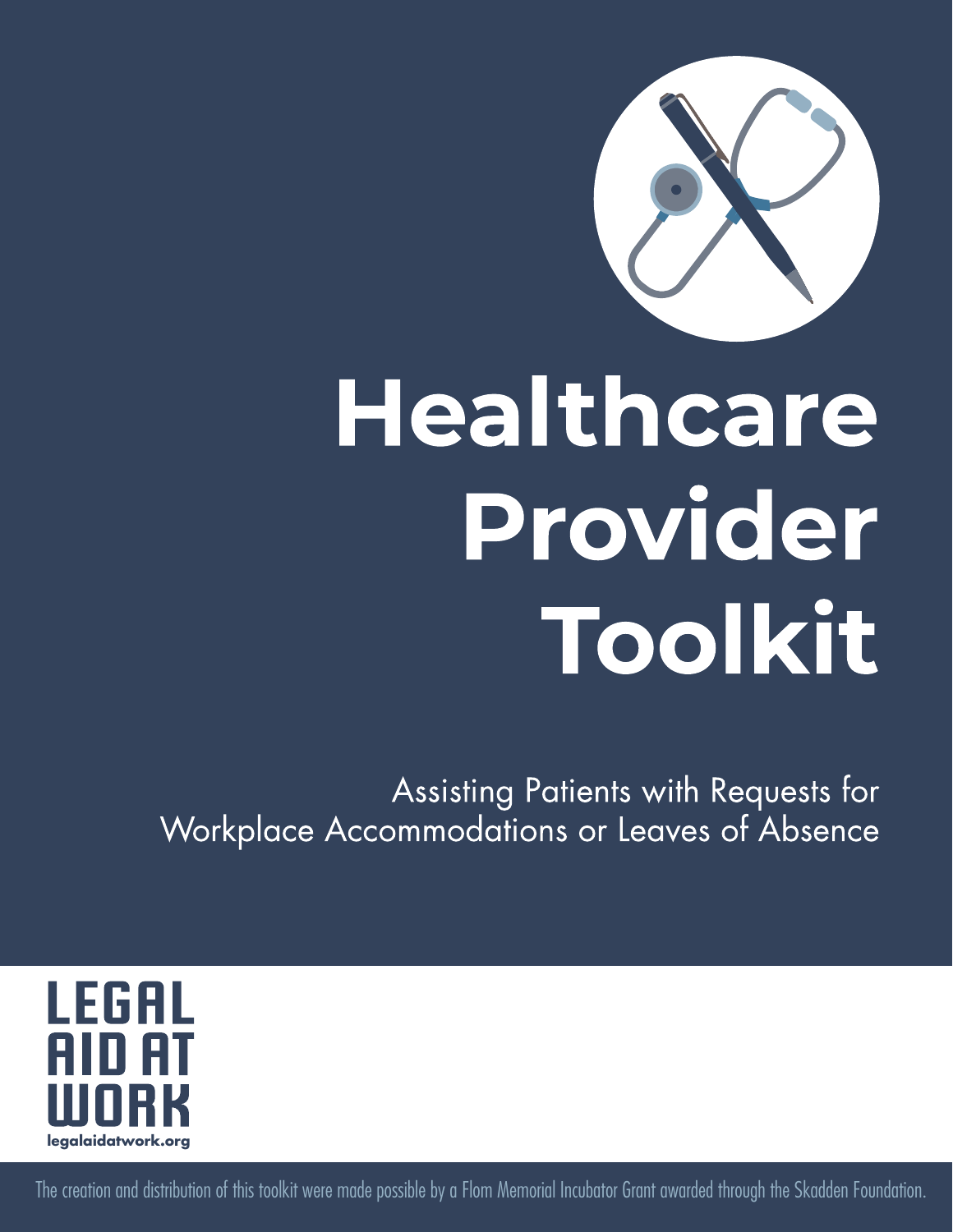

# **TABLE OF CONTENTS**

| <b>FAQ:</b> Supporting a patient's request for a reasonable accommodation at work  5-9                                                  |  |
|-----------------------------------------------------------------------------------------------------------------------------------------|--|
|                                                                                                                                         |  |
|                                                                                                                                         |  |
|                                                                                                                                         |  |
| What if I don't know what sort of reasonable accommodation                                                                              |  |
| Can a leave of absence constitute a                                                                                                     |  |
| What medical information can an employer request<br>when an employee asks for a reasonable accommodation? 7                             |  |
|                                                                                                                                         |  |
| What if I am asked to complete reasonable accommodation<br>paperwork, including my assessment of whether the employee                   |  |
| If my patient is applying for and / or receiving workers'<br>compensation, can I still provide documentation supporting                 |  |
|                                                                                                                                         |  |
| <b>SAMPLE LETTERS:</b> Reasonable Accommodations for a Disability  10-17                                                                |  |
|                                                                                                                                         |  |
|                                                                                                                                         |  |
| $\mathsf{D} \mathsf{P}$ and $\mathsf{C} \mathsf{P}$ and $\mathsf{C} \mathsf{P}$ and $\mathsf{C} \mathsf{P}$ and $\mathsf{C} \mathsf{P}$ |  |

| Job Restructuring or Reassignment of Non-Essential Tasks  15 |  |
|--------------------------------------------------------------|--|
| Ergonomic or Other Accommodating Equipment  16               |  |
|                                                              |  |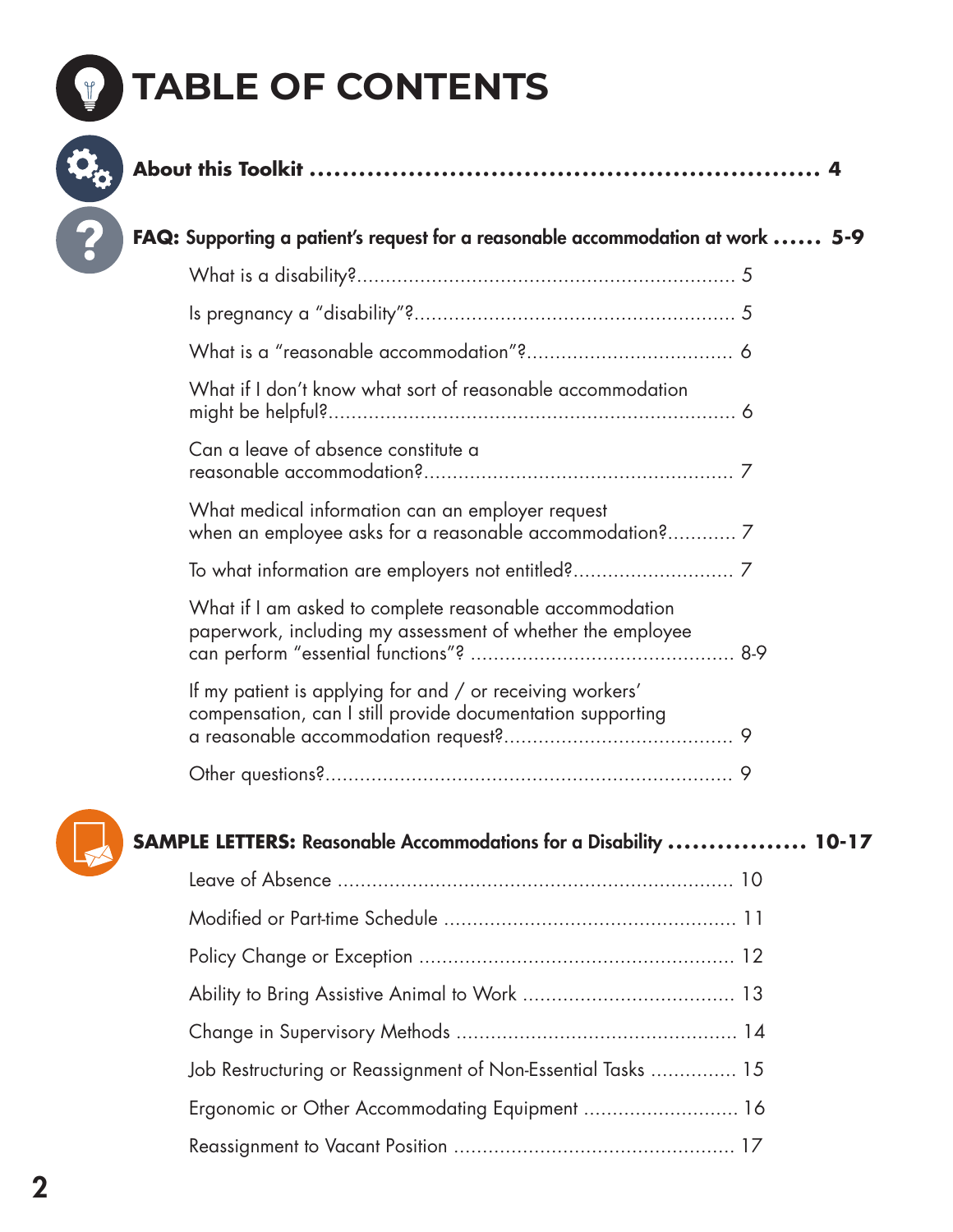

## **SAMPLE LETTERS:** Reasonable Accommodations for Pregnancy or Childbirth **. . . . . . .18-20**

| Accommodation (other than Leave of Absence) Under California Law  18 |  |
|----------------------------------------------------------------------|--|
|                                                                      |  |
| Lactation Accommodation Under Federal and California Law  20         |  |



| <b>FAQ:</b> Completing Health Care Certification Forms for Leaves of Absence<br>(FMLA / CFRA) and Wage-Replacement Benefits (SDI / PFL)  21-27 |                                                                                                                                                  |  |
|------------------------------------------------------------------------------------------------------------------------------------------------|--------------------------------------------------------------------------------------------------------------------------------------------------|--|
|                                                                                                                                                |                                                                                                                                                  |  |
|                                                                                                                                                |                                                                                                                                                  |  |
|                                                                                                                                                | What should I not include in an FMLA/CFRA certification?  22                                                                                     |  |
|                                                                                                                                                | What is State Disability Insurance, and what information am I expected<br>to provide in a Physician / Practitioner's Certificate for a Claim for |  |
|                                                                                                                                                | What is Paid Family Leave, and what information am I expected<br>to provide in a Physician / Practitioner's Certificate for a Claim for          |  |
|                                                                                                                                                | Why am I being asked to provide both a FMLA / CFRA certification<br>as well as a EDD Certificate for a Claim for Disability Insurance Benefits   |  |
|                                                                                                                                                |                                                                                                                                                  |  |



```
SAMPLE CERTIFICATION form for FMLA / CFRA . . . . . . . . . . . . . . . . . . . . . . . . . . . . 28-31
```


**ADDITIONAL RESOURCES for Healthcare Providers and Patients . . . . . . . . 32-34**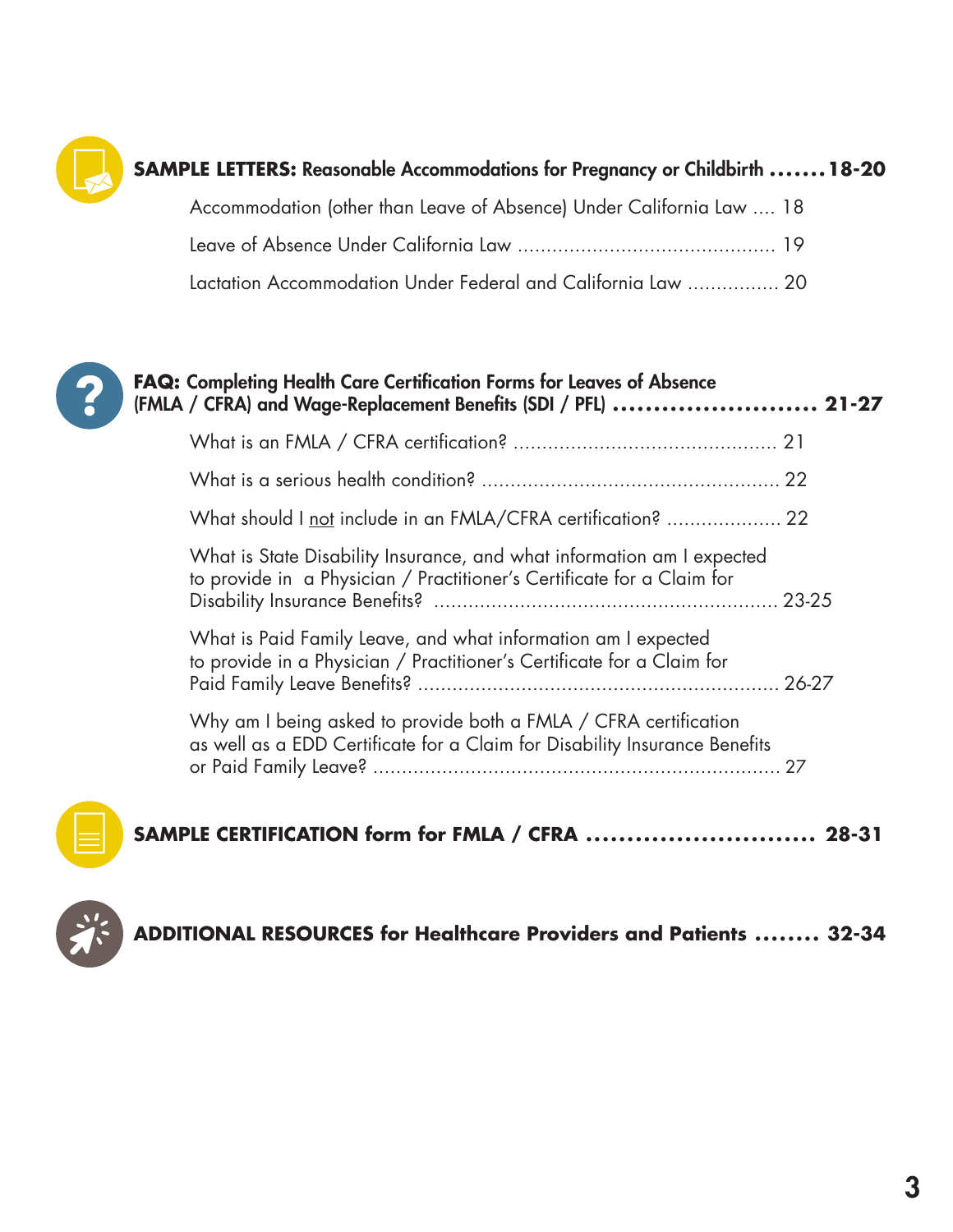

# **ABOUT THIS TOOLKIT**

The purpose of this toolkit is to assist healthcare providers in responding to patient requests for work-related medical documentation, including explanatory letters or certification forms required by employers or state agencies in order for employees to obtain reasonable accommodations, leaves of absence, and/or income replacement while on leave from work due to their own disability or serious health condition, the serious health condition of a family member, or the desire to bond with an infant or new child in the home.



THIS TOOLKIT CONTAINS:

- **• best practices**, **sample letters and forms**, and **additional resources** …
- that will support patients' requests for **reasonable accommodations**, **leaves of absences**, and/or **wage replacement benefits** …
- when needed due to **disabilities**, **serious health conditions**, and/or **pregnancy-related conditions**.

If you have any questions regarding the information in this toolkit, or would like to request a training on the toolkit contents for you or your staff, please contact:

Rachael Langston Senior Staff Attorney Legal Aid at Work (415) 864-8848 ext. 253 rlangston@legalaidatwork.org

## **About Legal Aid at Work**

Legal Aid at Work is a public interest legal organization that advocates to improve the working lives of disadvantaged people. We represent clients in cases covering a broad range of employment-related issues including discrimination on the bases of race, gender, age, disability, pregnancy, sexual orientation, and national origin. Through community education, direct services, and litigation, our Disability Rights Program and Work and Family Program advocate on behalf of clients faced with discrimination because of disability, pregnancy, and familial caregiving responsibilities.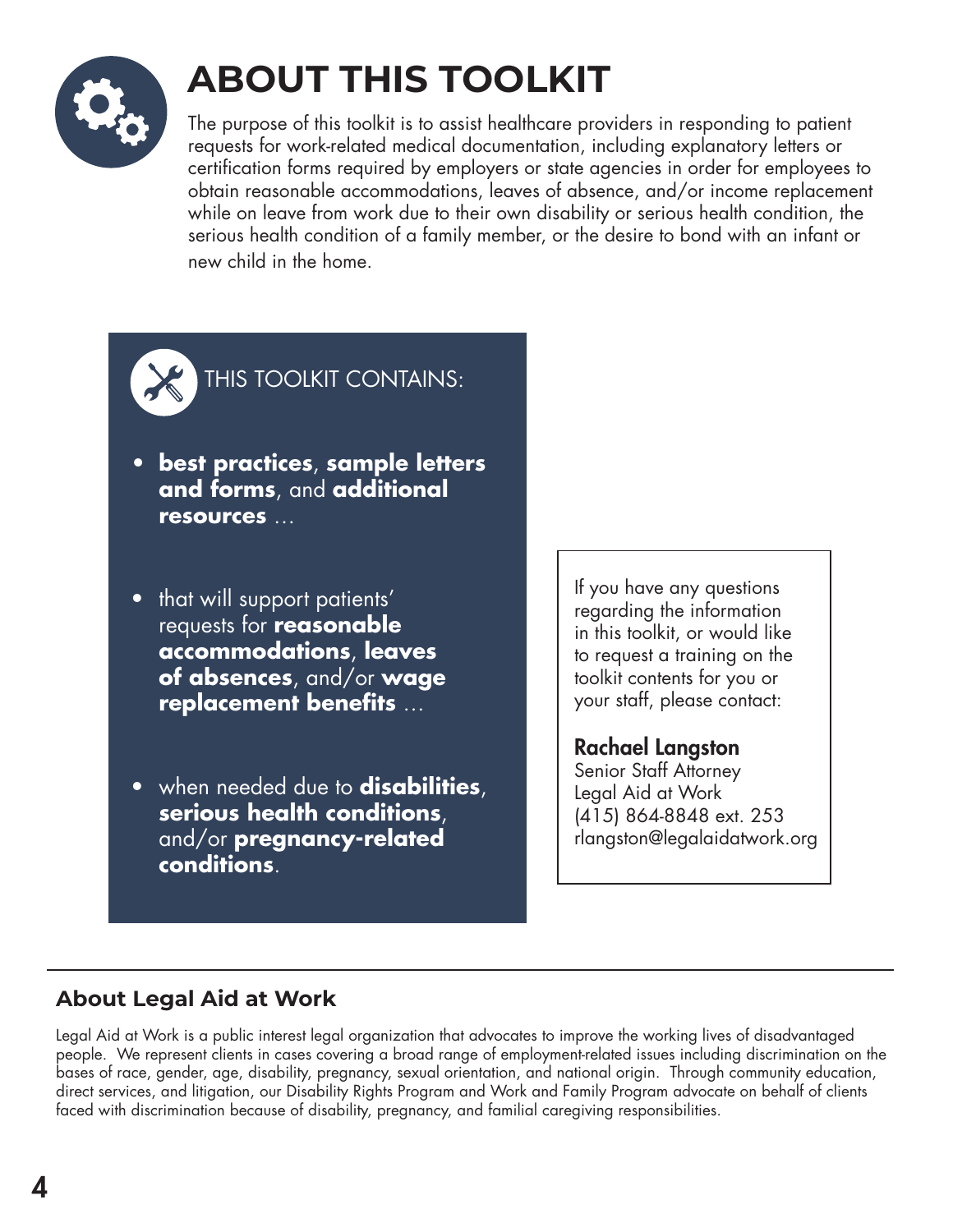**FAQ:** Supporting a patient's request for a disability-related reasonable accommodation at their workplace

## **What is a "disability"?**

Under state and federal law, a "disability" is a physical or mental impairment that substantially limits (or, under California law, simply "limits") one or more major life activities. As you'll see in the sample letters to follow, "major life activities" vary widely, including everything from walking, to concentrating, to the functioning of various bodily systems.

The below is a non-exhaustive list of some conditions that may constitute disabilities:

| Physical disabilities may include:                                                                                                            | Mental disabilities may include:                                                                                                                                                                                                                                     |  |
|-----------------------------------------------------------------------------------------------------------------------------------------------|----------------------------------------------------------------------------------------------------------------------------------------------------------------------------------------------------------------------------------------------------------------------|--|
| <b>Diabetes</b><br>$\bigcap$<br>Epilepsy<br>$\circ$<br><b>Blindness</b><br>$\circ$<br>HIV / AIDS<br>$\circ$<br>Paralysis<br>$\circ$<br>Cancer | Depression<br>$\circ$<br><b>Bipolar disorder</b><br>$\circ$<br>Schizophrenia<br>$\overline{\circ}$<br>Panic, anxiety, stress disorders<br>$\circ$<br>Post-traumatic stress disorder<br>$\circ$<br>Obsessive compulsive disorder<br>$\circ$<br>Traumatic brain injury |  |

#### **Is pregnancy a "disability"?**

Many pregnancy-related conditions may also constitute disabilities for the purpose of workplace rights to reasonable accommodations and leaves of absence. There are laws specific to pregnancy (such as California's Pregnancy Leave Act) that directly address pregnant workers' and new mothers' rights to reasonable accommodations and leaves of absence. There are also specific laws regarding a woman's right to lactation accommodations in the workplace.

These specific laws are addressed in more detail in the sample letters and accompanying instructions on pages 18-20 in this toolkit. However, note that the general recommendations in this section are typically also relevant to workers who need accommodations or leaves of absence for reasons related to pregnancy or childbirth.

2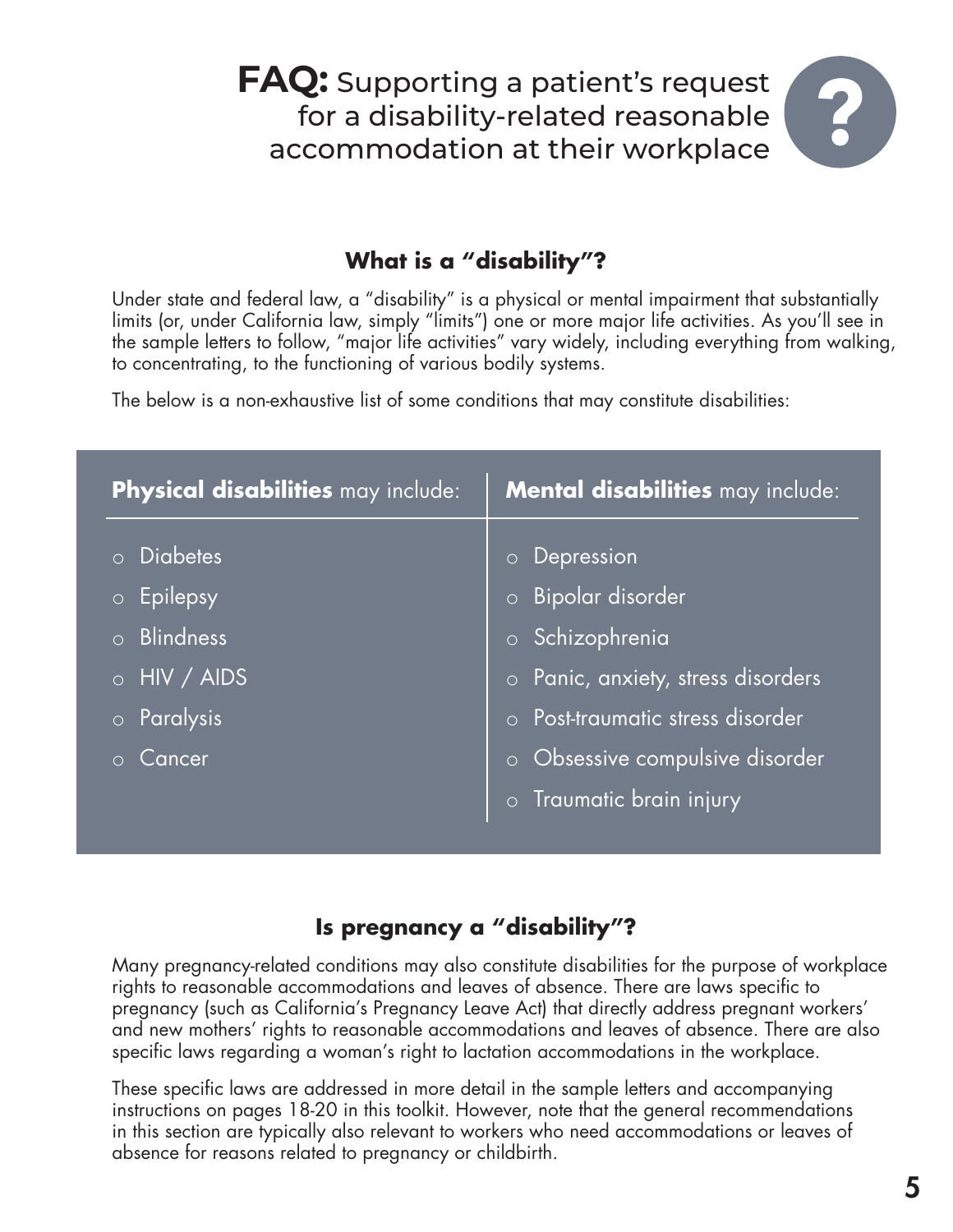#### **What is a "reasonable accommodation"?**

A reasonable accommodation is a change made to a job or workplace that helps an employee or applicant perform the basic duties of a position *or* enjoy the same benefits and privileges of employment enjoyed by non-disabled employees (such as promotional opportunities, trainings, and social functions).

Reasonable accommodations should be individualized depending on the needs of the specific person and the limitations related to their disability. However, common reasonable accommodations can include, but are not limited to, the following:

- Changes to equipment, furniture, facilities
- Special equipment or devices
	- Assistive technology
	- Ergonomic equipment
- Policy changes
- Additional or specialized training
- Job coach
- Job restructuring
	- Telecommuting
	- Reassigning marginal job duties
- Modified supervision
- Time away from work
	- Medical appointments
	- Avoid hazard at work (e.g., harmful chemicals)
	- Appointments related to maintaining or repairing accessible equipment
	- Extended leaves of absences
- Changes to work schedule
	- Later or earlier schedule
	- Part-time schedule
	- Regular/consistent/fixed schedule
- Transfer to vacant position

#### **What if I don't know what sort of reasonable accommodation might be helpful?**

First, talk to your patient – they may already have something in mind.

If they are unsure about what accommodation(s) they need at the workplace, consider recommending that they consult the Job Accommodation Network ("JAN") by visiting **askjan.org** or by calling **(800) 526-7234**. JAN is a free resource provided by the Department of Labor's Office of Disability Employment Policy. This website contains a wealth of information regarding a variety of disabilities and reasonable accommodation options. JAN consultants are available by phone for one-on-one discussions to help individuals determine what types of accommodations might work best for their needs and in their workplaces. JAN is a wonderful resource for you and your patients who need accommodations in the workplace.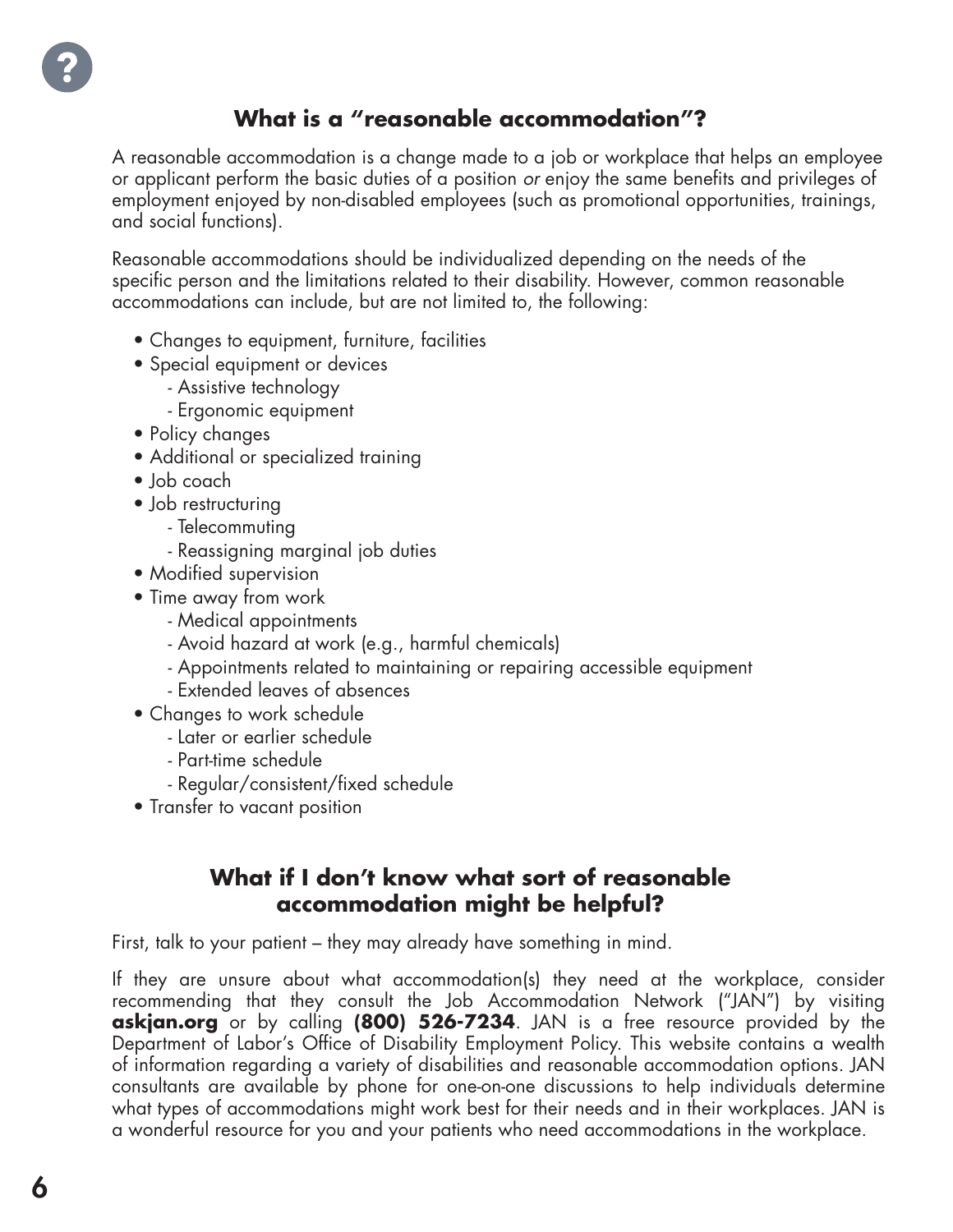#### **Can a leave of absence constitute a reasonable accommodation?**

**YES.** Leaves of absence are often helpful to allow individuals with disabilities time off from work to obtain treatment and/or recover from disability-related symptoms so that they are eventually able to return to the workplace.

Certain laws, such as the Family Medical Leave Act (FMLA) and California Family Rights Act (CFRA) entitle eligible employees to up to 12 weeks of job-protected leave to recover from their own serious health condition, attend to the serious health condition of a family member, or bond with a new baby or child in the home. (See pages 21-27 of this manual for further information.) And the Pregnancy Disability Leave Act (PDL) entitles women to up to four months of leave while disabled due to pregnancy- or child-birth related conditions. (See page 19 for a sample letter supporting a patient's request for PDL leave.)

However, even employees who are not qualified for, or who have used up all of their leave under, FMLA, CFRA, or PDL can request a leave of absence as a reasonable accommodation for their disability under state and federal disability laws including the Americans with Disabilities Act (ADA) and California's Fair Employment and Housing Act (FEHA). (See page 10 for a sample letter supporting a patient's request for this accommodation.)

#### **What medical information can an employer request when an employee asks for a reasonable accommodation?**

Employers can request medical documentation confirming:

- that the person has a disability;
- that the disability limits the person's ability to perform certain "major life activities" and descriptions of which major life activities are limited;
- that the person needs a reasonable accommodation due to his/her disability-related limitations, and a description of the requested accommodation, if known.

#### **To what information are employers** *not* **entitled?**

Employers **are not** entitled to access to an employee's medical file / medical records.

Employers **are not** entitled to an employee's specific diagnosis or intimate, personal details related to a patient's disability.

Employers **are not** permitted to call up the employee's medical provider and discuss their condition (but can call to verify paperwork).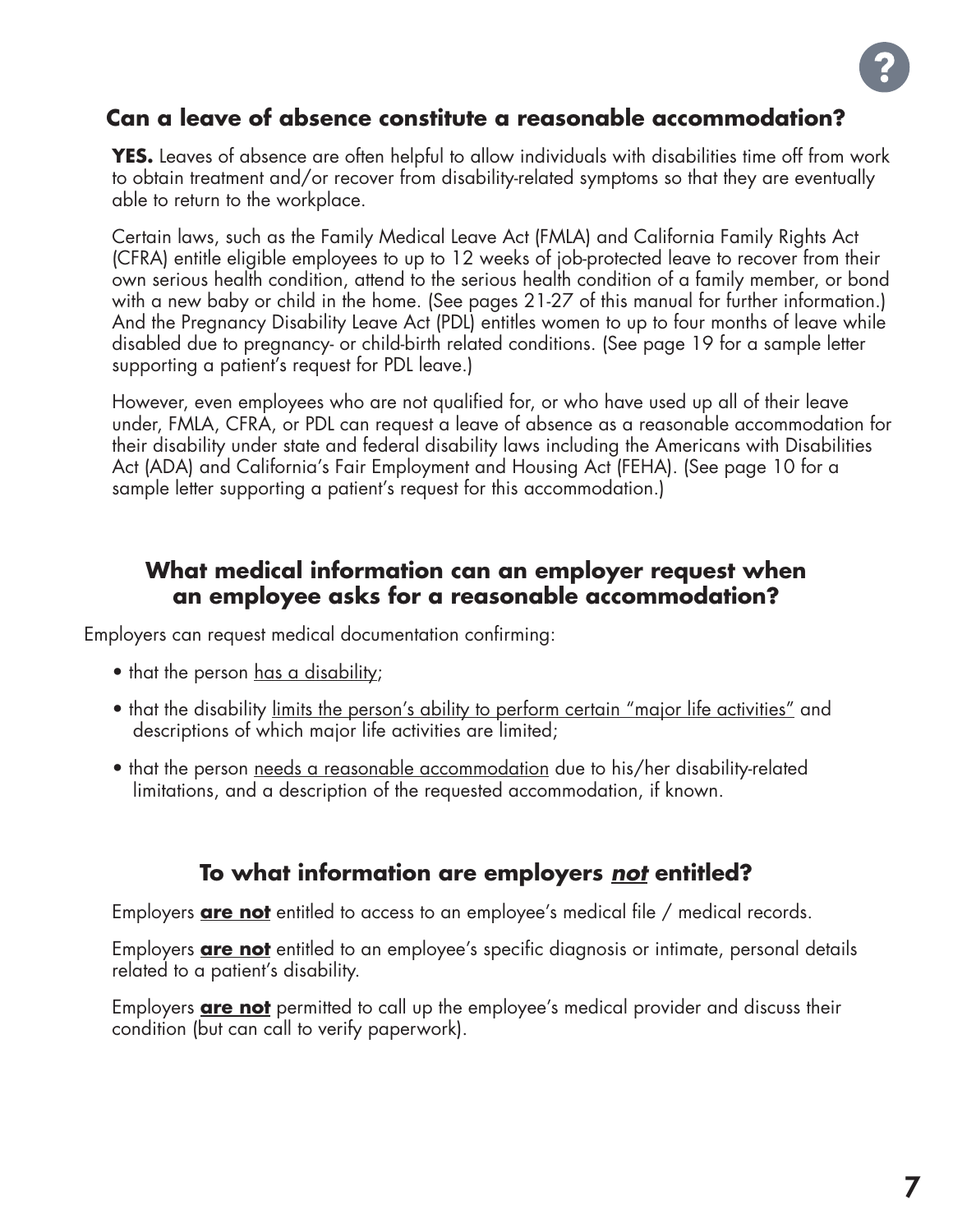

#### **What if I am asked to complete reasonable accommodation paperwork, including my assessment of whether the employee can perform "essential functions"?**

Sometimes employers create their own "reasonable accommodation packets," or similarly named forms to be completed by an employee's health care provider. Employers will either send such forms directly to the health care provider or will give them to an employee to share with their doctor.

When responding to such forms, remember the following best practices:

#### **MAINTAIN PRIVACY.**

Remember that an employer is not entitled to detailed information regarding an employee's disability, diagnosis, or medical condition. If the forms request such information, consider responding by stating that the employee has a "disability" that limits particular essential functions (examples of which you can list) and for which they need an accommodation.

Relatedly, make an effort to only provide information that is relevant to the requested accommodation. For example, if an employee is requesting a modified work schedule to attend weekly doctors' appointments, it is most likely unnecessary to provide information on whether that employee is able to lift a certain amount of weight. The employer is only entitled to a narrow universe of information related to the request at issue.

#### **BE CAREFUL BEFORE DOCUMENTING A PATIENT'S INABILITY TO PERFORM AN "ESSENTIAL FUNCTION" OF THEIR JOB.**

Often, these forms will request that you state whether an employee can perform various "essential functions" of his/her job. When a healthcare provider states that an employee cannot perform an essential function, this can have serious consequences for that individual's job, sometimes including forced leave or even termination. Instead of stating that an employee "cannot perform" a function, consider whether it is possible to state that they could perform the task with an accommodation. (Even if the form doesn't provide a space for that option, you can always write it in).

#### **COLLABORATE WITH PATIENT.**

Work with your patient in completing the paperwork. Don't assume which work tasks or functions they can and cannot perform; instead, talk with them about what their medical limitations are and, given those, whether they think there may be other ways for them to perform certain tasks (i.e., reasonable accommodations that will allow them to perform the essential functions of the job). As mentioned above, it may be possible to state that an employee can perform certain functions with a reasonable accommodation, rather than stating that s/he is unable to perform that function at all. If you and/or your patient are not sure whether accommodations exist that could help them to perform certain functions, consider recommending that they obtain more information from the Job Accommodation Network at **askjan.org** or by calling **(800) 526-7234.**

*continued on follow page*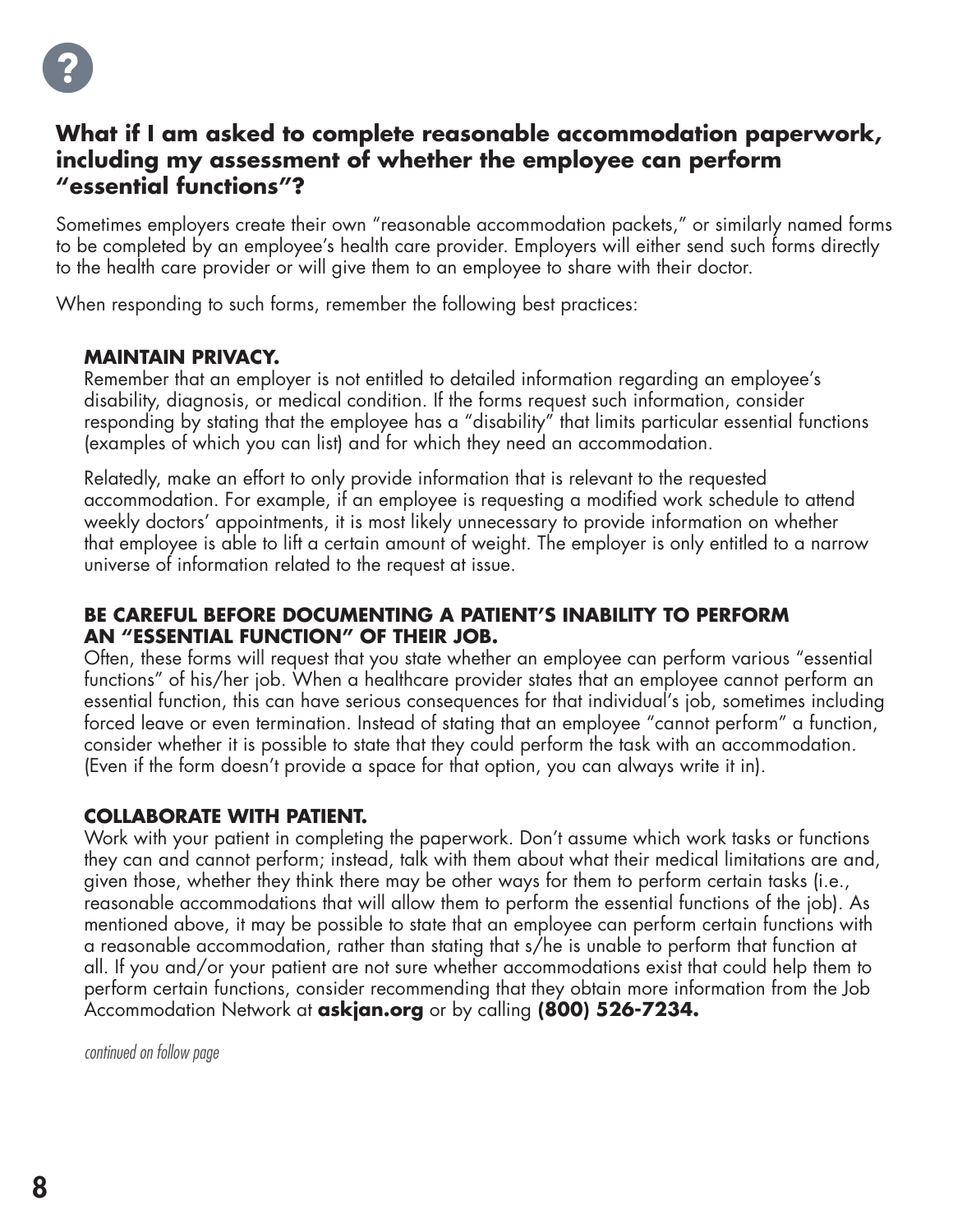

#### **CONSIDER SUPPLEMENTING EMPLOYER'S FORM WITH YOUR OWN LETTER.**

Even where an employer requests that an employee's health care provider complete a specific set of forms, that doesn't mean that you can't or shouldn't still send in an accommodation request letter, such as one of the example letters included in this toolkit. Often, these letters can helpfully supplement the employer's forms by providing more specific information clarifying the relevant details of the employee's disabilit(ies), limitations, and possible accommodations.

#### **If my patient is applying for and / or receiving workers' compensation, can I still provide documentation supporting a reasonable accommodation request?**

**YES.** Often, a worker's compensation injury can lead to a disability that is protected under state and federal disability antidiscrimination laws. Therefore, a patient who is applying for or receiving worker's compensation may also need a reasonable accommodation. You can and should provide documentation supporting an accommodation request in such situations, just as you would for a patient who was not applying for or receiving workers' compensation.

#### **Other questions?**

If you or your patient have specific questions regarding their rights to leaves of absence or reasonable accommodations, feel free to call or recommend that your patient call one of the following legal help lines staffed by Legal Aid at Work:

- **Disability Rights Helpline: (877) 350-5441** *(for questions about all types of disability-related employment rights and accommodations)*
- **Work and Family Helpline: (800) 880-8047**

 *(for questions about workplace rights of pregnant women, new parents, and family caregivers)*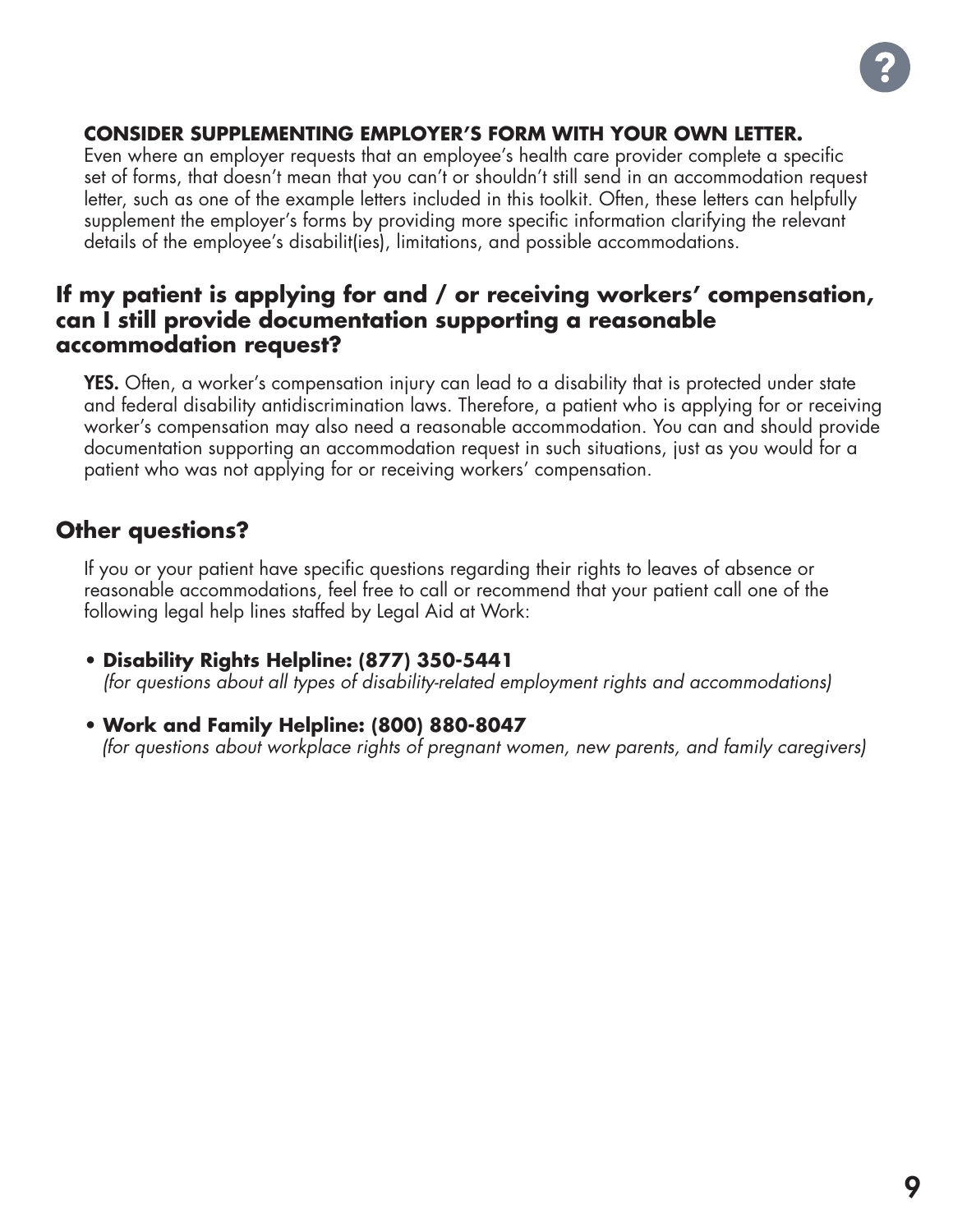

[Date]

#### **To Whom It May Concern:**

**I am the treating** (job title or description, such as physician, psychiatrist, psychologist, therapist, social worker, case worker, or health care professional] **for** [Name].

[Name] **has a medical condition that substantially limits** [his/her] **major life activities, including** [fill in relevant major life activities, such as caring for oneself, performing manual tasks, seeing, hearing, eating, sleeping, walking, standing, lifting, bending, speaking, breathing, learning, reading, concentrating, thinking, communicating, or the operation of a major bodily function (including functions of the immune system, special sense organs and skin, normal cell growth, digestive, genitourinary, bowel, bladder, neurological, brain, respiratory, circulatory, cardiovascular, endocrine, hemic, lymphatic, musculoskeletal, and reproductive functions, or the operation of an individual organ within a body system)].

**As a result of** [Name]'s **disability,** [s/he] **is temporarily unable to work.** [S/he] **needs a leave of absence for treatment and recovery. This leave** [began on/is scheduled to begin on [date]].

**I anticipate that** [Name] **will be able to return to work on** [date] *(Remember that it is important to include an anticipated return-to-work date, even if that date must be extended in the future).* 

#### **WHEN TO USE:**

A leave of absence from work may be an appropriate reasonable accommodation for a number of different disabilities. A leave of absence may allow time for an employee to obtain treatment and/or recover from various disabilityrelated symptoms. A leave of absence may vary in duration depending on the disability and the needs of the individual.

**IMPORTANT**: You should **always include an estimated returnto-work date** in letters supporting an employee's request for a leave of absence. The law does not require employers to provide indefinite leaves of absence, so a letter without a return-towork date could lead to an employer's decision to refuse a requested accommodation. This return-to-work date can be updated or extended later, if necessary.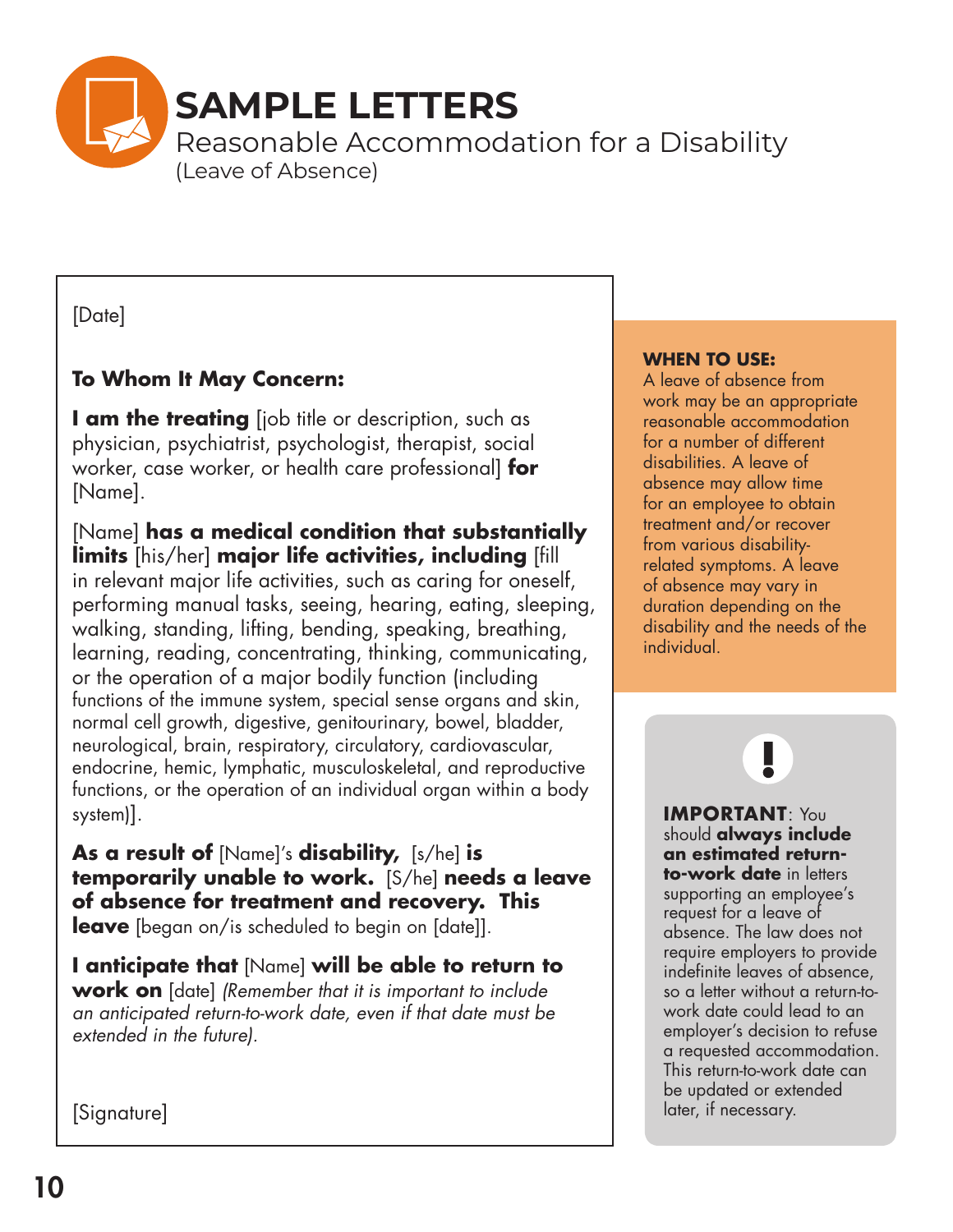

#### [Date]

#### **WHEN TO USE:**

Modified or part-time schedules may be appropriate in situations where an employee is returning to work following a leave for treatment or recovery. Employees often benefit from part-time "transitions" back into their work schedule following such leaves of absence. Modified schedules may also be appropriate where an individual's disability or related treatment causes fatigue, which makes long hours difficult, or if an employee is groggy during certain times of the day. Finally, individuals with certain disabilities, such as seizure disorders or diabetes, may benefit from consistent schedules.

#### **To Whom It May Concern:**

**I am the treating** [job title or description, such as physician, psychiatrist, psychologist, therapist, social worker, case worker, or health care professional] **for** [Name].

[Name] **has a medical condition that substantially limits**  [his/her] **major life activities, including** [fill in relevant major life activities, such as: caring for oneself, performing manual tasks, seeing, hearing, eating, sleeping, walking, standing, lifting, bending, speaking, breathing, learning, reading, concentrating, thinking, communicating, or the operation of a major bodily function (including functions of the immune system, special sense organs and skin, normal cell growth, digestive, genitourinary, bowel, bladder, neurological, brain, respiratory, circulatory, cardiovascular, endocrine, hemic, lymphatic, musculoskeletal, and reproductive functions, or the operation of an individual organ within a body system)].

[Name] **is requesting a** [modified / part-time / consistent] **schedule as a reasonable accommodation. In particular** (*see following examples):*

- Due to disability-related fatigue, [Name] is requesting a parttime schedule of [#] hours per week for the next [#] months.
- Due to treatment-related symptoms that affect [Name] in the morning, [s/he] is requesting that [his/her] start-time be changed from [time] to [time].
- Because of [his/her] disability, I have advised [Name] to avoid night and swing shifts; [s/he] is therefore requesting reassignment to a regular day-time schedule.
- In order to attend regular medical appointments, [Name] is requesting a shift in hours allowing [him/her] to attend a regular medical appointment every [day] at [time].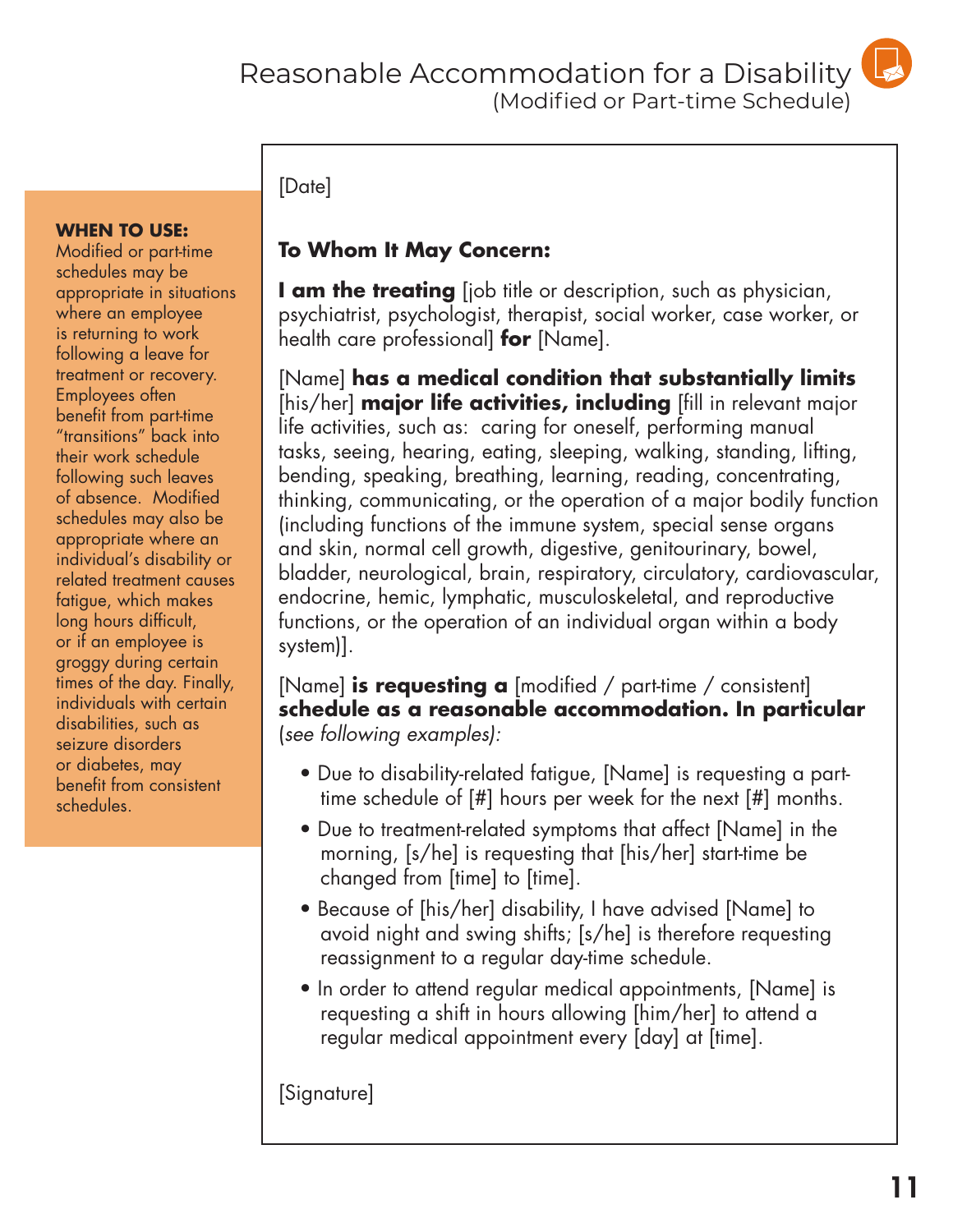

[Date]

#### **To Whom It May Concern:**

**I am the treating** [job title or description, such as physician, psychiatrist, psychologist, therapist, social worker, case worker, or health care professional] **for** [Name].

[Name] **has a medical condition that substantially limits**  [his/her] **major life activities, including** [fill in relevant major life activities, such as: caring for him/herself, performing manual tasks, seeing, hearing, eating, sleeping, walking, standing, lifting, bending, speaking, breathing, learning, reading, concentrating, thinking, communicating, or the operation of a major bodily function (including functions of the immune system, special sense organs and skin, normal cell growth, digestive, genitourinary, bowel, bladder, neurological, brain, respiratory, circulatory, cardiovascular, endocrine, hemic, lymphatic, musculoskeletal, and reproductive functions, or the operation of an individual organ within a body system)].

#### **As a result of** [Name]'s **disability,** [s/he] **needs** *(see following examples):*

- The ability to telecommute *[note: consider discussing with your patient whether s/he believes her job could be performed remotely before recommending that s/he request this accommodation. Also, an employer may be more willing to allow telecommuting part-time or on a trial basis, so consider discussing with your patient whether / how they might want to limit this request].*
- The ability to take more breaks every [e.g., two hours] to [mitigate] disability-related fatigue or other symptoms].
- The ability to sit for at least [time duration / frequency].
- The ability to bring [bottle of water / snack] into the work area in order to mitigate disability-related symptoms by maintaining [consistent hydration / blood sugar level].

[Signature]

#### **WHEN TO USE:**

Symptoms or limitations relating to a disability may require exceptions or modifications to company policies. For instance, a salesperson may be prohibited by his/ her employer from taking a bottle of water onto the sales floor. However, if that employee needs access to hydration due to diabetes or another disability, an exception to that policy could constitute a reasonable accommodation. Alternatively, an employee may ask for the ability to telecommute as an accommodation for a disability, despite an employer's policy that generally disallows working from home.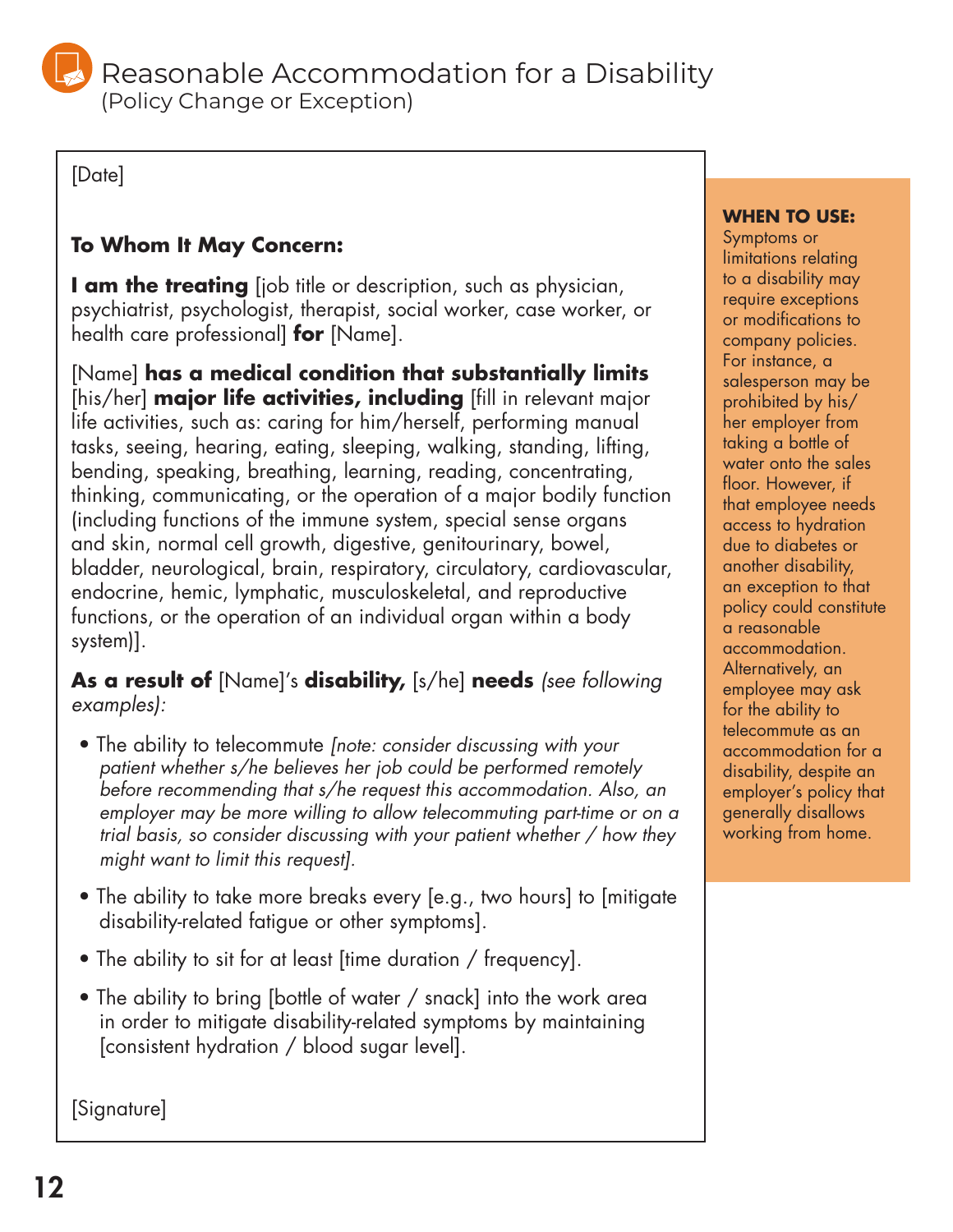#### Reasonable Accommodation for a Disability (Ability to Bring Assistive Animal to Work)



#### [Date]

#### **To Whom It May Concern:**

**I am the treating** (job title or description, such as physician, psychiatrist, psychologist, therapist, social worker, case worker, or health care professional] **for** [Name].

[Name] **has a medical condition that substantially limits** [his/her] **major life activities, including** [fill in relevant major life activities, such as: caring for oneself, performing manual tasks, seeing, hearing, eating, sleeping, walking, standing, lifting, bending, speaking, breathing, learning, reading, concentrating, thinking, communicating, or the operation of a major bodily function (including functions of the immune system, special sense organs and skin, normal cell growth, digestive, genitourinary, bowel, bladder, neurological, brain, respiratory, circulatory, cardiovascular, endocrine, hemic, lymphatic, musculoskeletal, and reproductive functions, or the operation of an individual organ within a body system)].

**As a reasonable accommodation for** [his/her] **disability,** [Name] **needs the ability to bring his/her assistive animal to work.** [Name]'s **assistive animal mitigates** [his/her] **disability by** *[check with patient regarding how much detail they are willing to disclose, but consider explaining what tasks the animal is trained to perform, what major life activities it assists with, whether the animal's presence alleviates particular symptoms, etc.].*

[Signature]

#### **WHEN TO USE:**

The ability to bring an assistive animal to work can accommodate various physical, psychiatric, and cognitive disabilities. Assistive animals can include both service animals and emotional support animals. Service animals are specially trained to perform tasks that mitigate someone's disability (e.g., guide someone with a vision disability, alert someone with a hearing disability, pick up dropped items or open doors for someone with a mobility disability, interrupt self-harming behavior for someone with a psychiatric disability, alert someone with epilepsy to an oncoming seizure, etc.). Emotional support animals don't necessarily have to be task trained; their presence alone may provide emotional support for an individual with a disability by, for example, alleviating symptoms of anxiety or depression.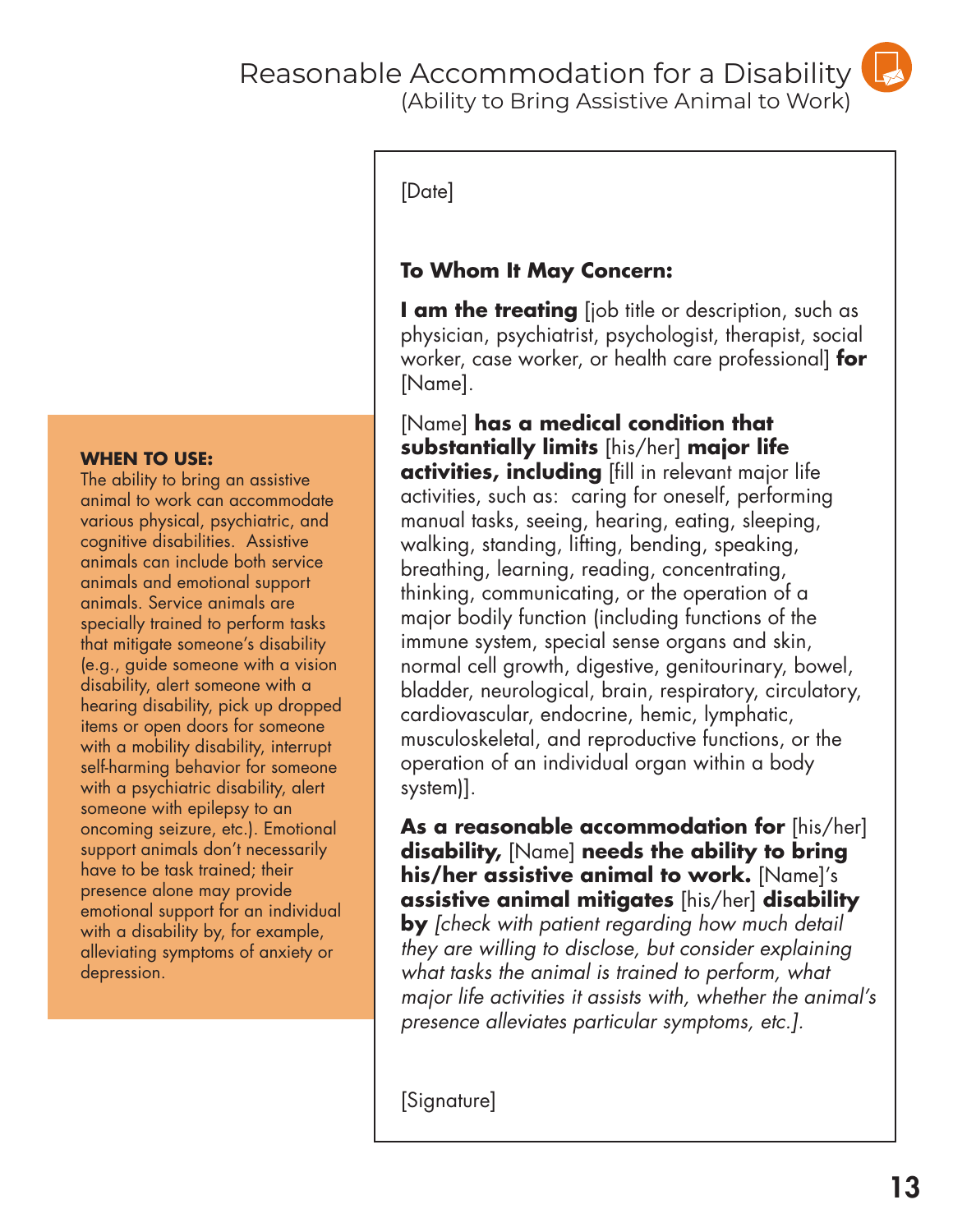Reasonable Accommodation for a Disability (Change in Supervisory Methods)

[Date]

#### **To Whom It May Concern:**

**I am the treating** [job title or description, such as physician, psychiatrist, psychologist, therapist, social worker, case worker, or health care professional] **for** [Name].

[Name] **has a medical condition that substantially limits** [his/her] **major life activities, including** [fill in relevant major life activities, such as: performing manual tasks, speaking, learning, reading, concentrating, thinking, communicating)].

#### **As a reasonable accommodation,** [Name] **needs a change in the way in which** [s/he] **is supervised. Particularly,** *(see following examples):*

- Due to [his/her] disability-related difficulties with organization and time management, [Name] needs the ability to meet with [his/her] supervisor once a month to review assigned tasks and deadlines.
- Due to [his/her] disability-related learning difficulties, [Name] needs for [his/her] supervisor to send an email after meetings summarizing instructions.
- [Name]'s disability-related anxiety is exacerbated when [his/her] supervisor speaks quickly and/or raises [his/her] voice in front of coworkers. As a reasonable accommodation, [Name] needs for [his/her] supervisor to counsel [him/her] privately in an office and slow down during counseling sessions, allowing [Name] time to take notes.

[Signature]

#### **WHEN TO USE:**

Although an employee is not entitled to a different supervisor as an accommodation, requesting a change in the way an employee is supervised is a recognized reasonable accommodation. A change in supervisory methods may be an appropriate accommodation, for instance, where due to a learning disability, such as ADHD, an employee needs a supervisor to provide instructions or feedback in a different way (e.g., through a written to-do list). A change in supervisory methods might also be helpful where the current manner in which an employee is supervised exacerbates that employee's symptoms relating to anxiety or depression.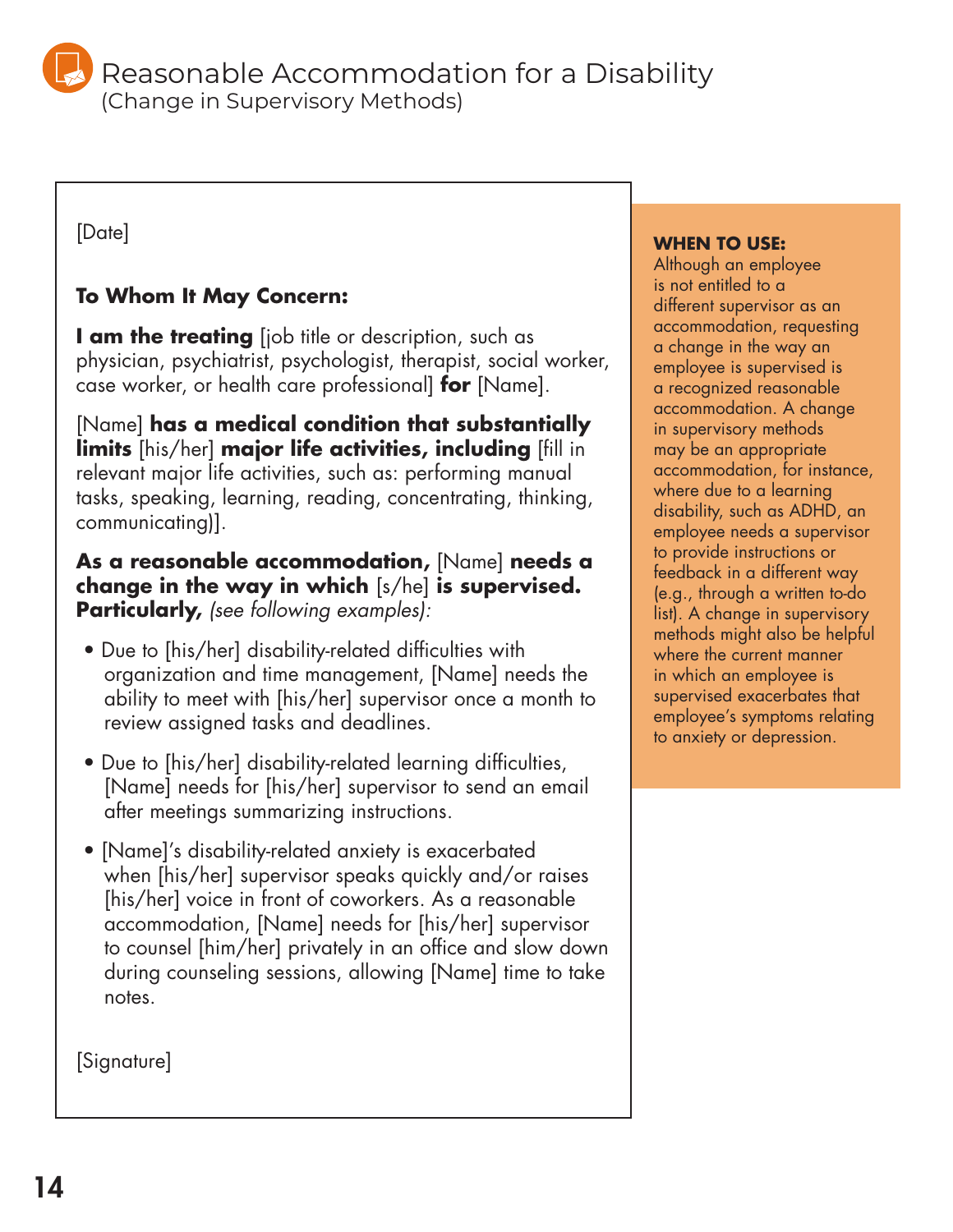Reasonable Accommodation for a Disability (Job Restructuring or Reassignment of Non-Essential Tasks)



#### **WHEN TO USE:**

Although employers are not required to remove essential functions of a job as a reasonable accommodation, the reassignment of more minor functions can be a type of reasonable accommodation.

FOR EXAMPLE, a grocery clerk's job may occasionally involve heavy lifting. If this lifting is not a main component of her job, and her disability limits her from such lifting, the occasional lifting of heavy items onto the counter may be reassigned to another employee as a reasonable accommodation. Before recommending the removal of a task as a reasonable accommodation, ask your patient how often s/he performs the task and how central that task is to his/her job. If your patient is not certain whether a particular function is "essential," consider referring that employee to the Job Accommodation Network to further discuss. (See p. 6 of Toolkit for further information about the Job Accommodation Network.)

This letter can also be used to recommend restructuring of certain tasks (e.g., that the order of tasks be rearranged to accommodate an employee's disability – see the sample letter).

#### [Date]

#### **To Whom It May Concern:**

**I am the treating** [job title or description, such as physician, psychiatrist, psychologist, therapist, social worker, case worker, or health care professional] **for** [Name].

[Name] **has a medical condition that substantially limits** [his/her] **major life activities, including** [fill in relevant major life activities, such as: caring for oneself, performing manual tasks, seeing, hearing, eating, sleeping, walking, standing, lifting, bending, speaking, breathing, learning, reading, concentrating, thinking, communicating, or the operation of major bodily function (including functions of the immune system, special sense organs and skin, normal cell growth, digestive, genitourinary, bowel, bladder, neurological, brain, respiratory, circulatory, cardiovascular, endocrine, hemic, lymphatic, musculoskeletal, and reproductive functions, or the operation of an individual organ within a body system)].

#### **As a result of** [Name's] **disability,** [Name] **needs a reasonable accommodation. Specifically,** *(see following examples):*

- Because [Name] is hard-of-hearing, [s/he] has difficulty understanding strangers on the phone. I recommend that [s/he] be excused from answering the phone, which I do not understand to be a core function of [his/her] job. I understand that [Name] is willing to take on different tasks as needed in exchange for reassignment of tasks involving answering the phone.
- [Name] is often fatigued in the afternoon, and I recommend that [s/he] switch the order of her duties so that she perform her more physical tasks (unpacking boxes) in the morning and sedentary tasks (such as data entry) in the afternoon.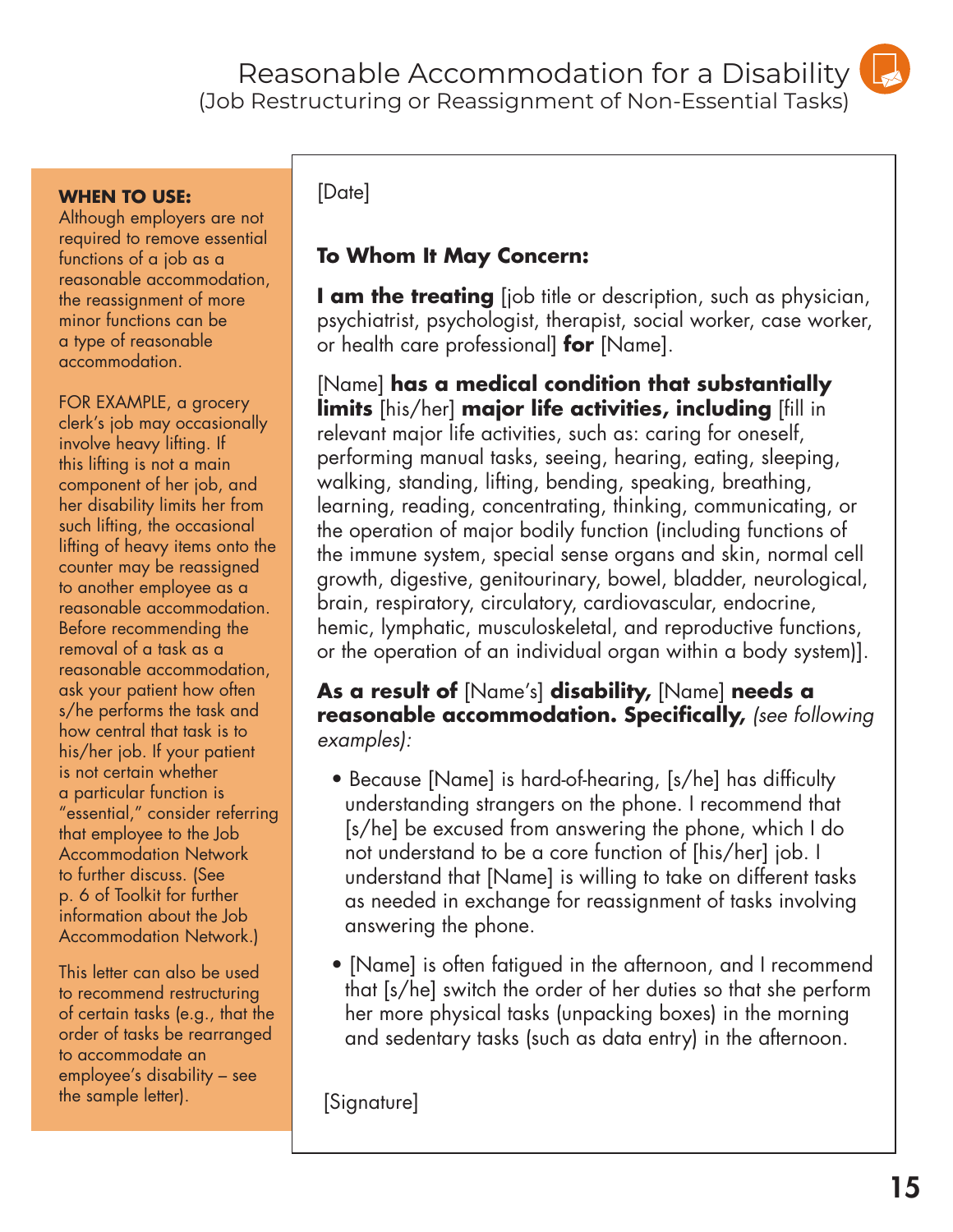Reasonable Accommodation for a Disability

(Ergonomic or other Accommodating Equipment)

[Date]

#### **To Whom It May Concern:**

**I am the treating** [job title or description, such as physician, psychiatrist, psychologist, therapist, social worker, case worker, or health care professional] **for** [Name].

#### [Name] **has a medical condition that substantially limits** [his/her] **major life activities, including**

[fill in relevant major life activities, such as: caring for oneself, performing manual tasks, seeing, hearing, eating, sleeping, walking, standing, lifting, bending, speaking, breathing, learning, reading, concentrating, thinking, communicating, or the operation of a major bodily function (including functions of the immune system, special sense organs and skin, normal cell growth, digestive, genitourinary, bowel, bladder, neurological, brain, respiratory, circulatory, cardiovascular, endocrine, hemic, lymphatic, musculoskeletal, and reproductive functions, or the operation of an individual organ within a body system)].

#### **As a result of** [Name]'s **disability, I recommend**

**that** [s/he] **be provided** *[although your patient may know the particular type of equipment they need, examples include but are not limited to the following:* a captioned telephone, video phone, visible doorbell, text pager, text-toscreen software (*e.g.*, JAWS), voice recognition software (*e.g.*, Dragon Naturally Speaking), ergonomic chair, ergonomic keyboard, tracking ball, telephone headset, air filter, space heater, automatic door opener].

[Signature]

#### **WHEN TO USE:**

Employers may have the obligation to provide particular equipment as a reasonable accommodation for an employee's disability, such as ergonomic equipment, assistive technology, and/or other physical accommodations that assist an employee in performing their job or in enjoying the same benefits and privileges of employment enjoyed by coworkers. However, employers are not required to provide equipment that an employee would use both on and off the job (e.g., a mobility scooter or crutches).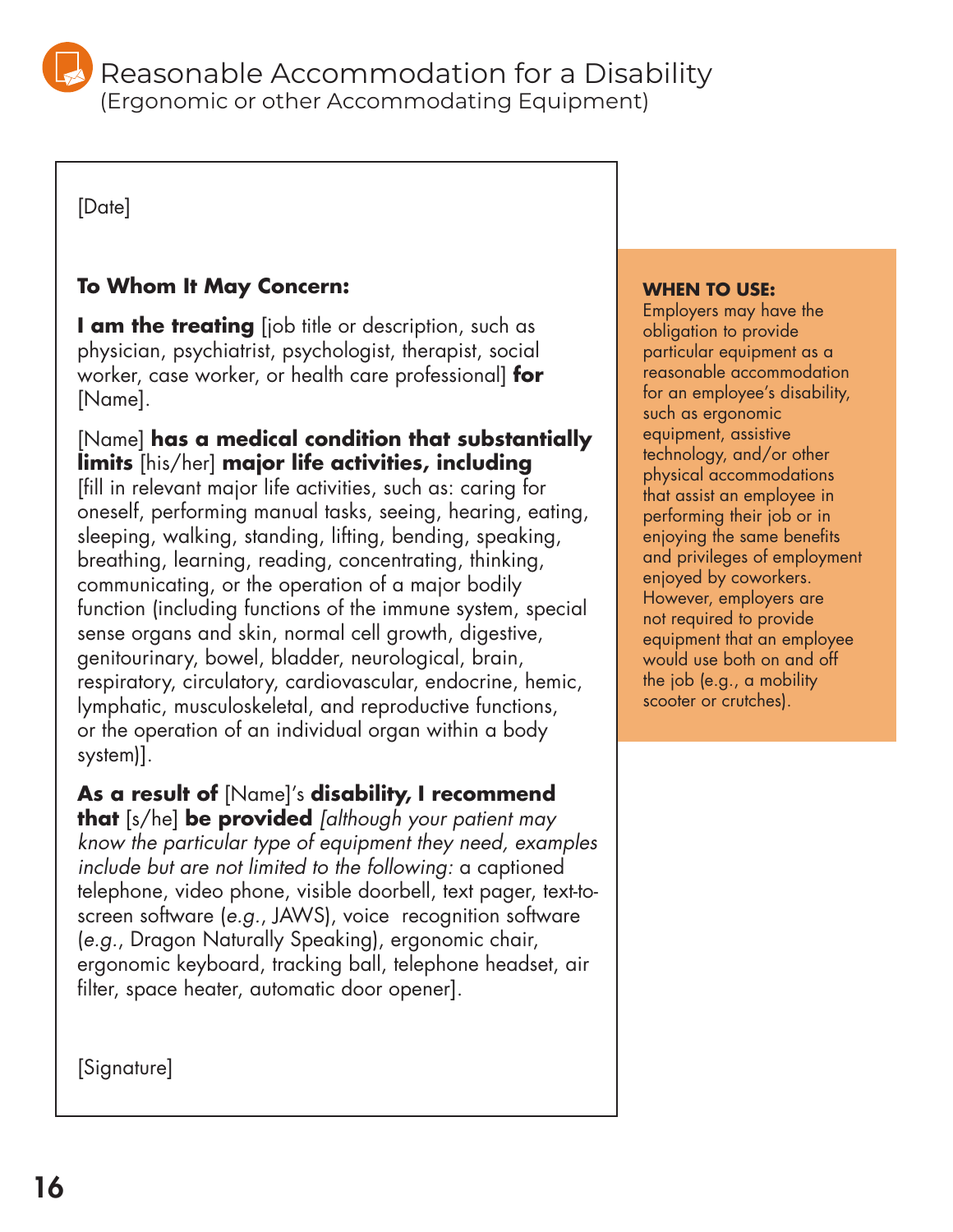Reasonable Accommodation for a Disability (Reassignment to Vacant Position))



#### **WHEN TO USE:**

Reassignment to another vacant position is generally a "last resort" accommodation. If possible, it's always best to determine whether an employee can be accommodated in his or her current job. This is because an employer does not have an obligation to create a new position for an employee as a reasonable accommodation only to reassign them to another position if the position is vacant and if the employee is qualified.

However, in the event that no other accommodations are possible in an employee's current position, reassignment to another vacant position can be a reasonable accommodation. It is helpful if an employee knows of and can suggest such vacancies in the request however, it is best not to limit an employee to particular positions in case other positions might be available options for transfer.

#### [Date]

#### **To Whom It May Concern:**

**I am the treating** (job title or description, such as physician, psychiatrist, psychologist, therapist, social worker, case worker, or health care professional] **for** [Name].

[Name] **has a medical condition that substantially limits** [his/her] **major life activities, including** [fill in relevant major life activities, such as: caring for oneself, performing manual tasks, seeing, hearing, eating, sleeping, walking, standing, lifting, bending, speaking, breathing, learning, reading, concentrating, thinking, communicating, or the operation of a major bodily function (including functions of the immune system, special sense organs and skin, normal cell growth, digestive, genitourinary, bowel, bladder, neurological, brain, respiratory, circulatory, cardiovascular, endocrine, hemic, lymphatic, musculoskeletal, and reproductive functions, or the operation of an individual organ within a body system)].

**As a result of** [Name]'s **disability,** [s/he] **is unable to perform** [his/her] **current position and is requesting a transfer to another vacant position for which** [s/he] **is qualified, such as** [describe vacancies]. **If reassignment to one of these vacancies is not possible,** [Name] **would request assistance in locating other appropriate vacancies that do not require the performance of** [description of task(s) employee is unable to perform].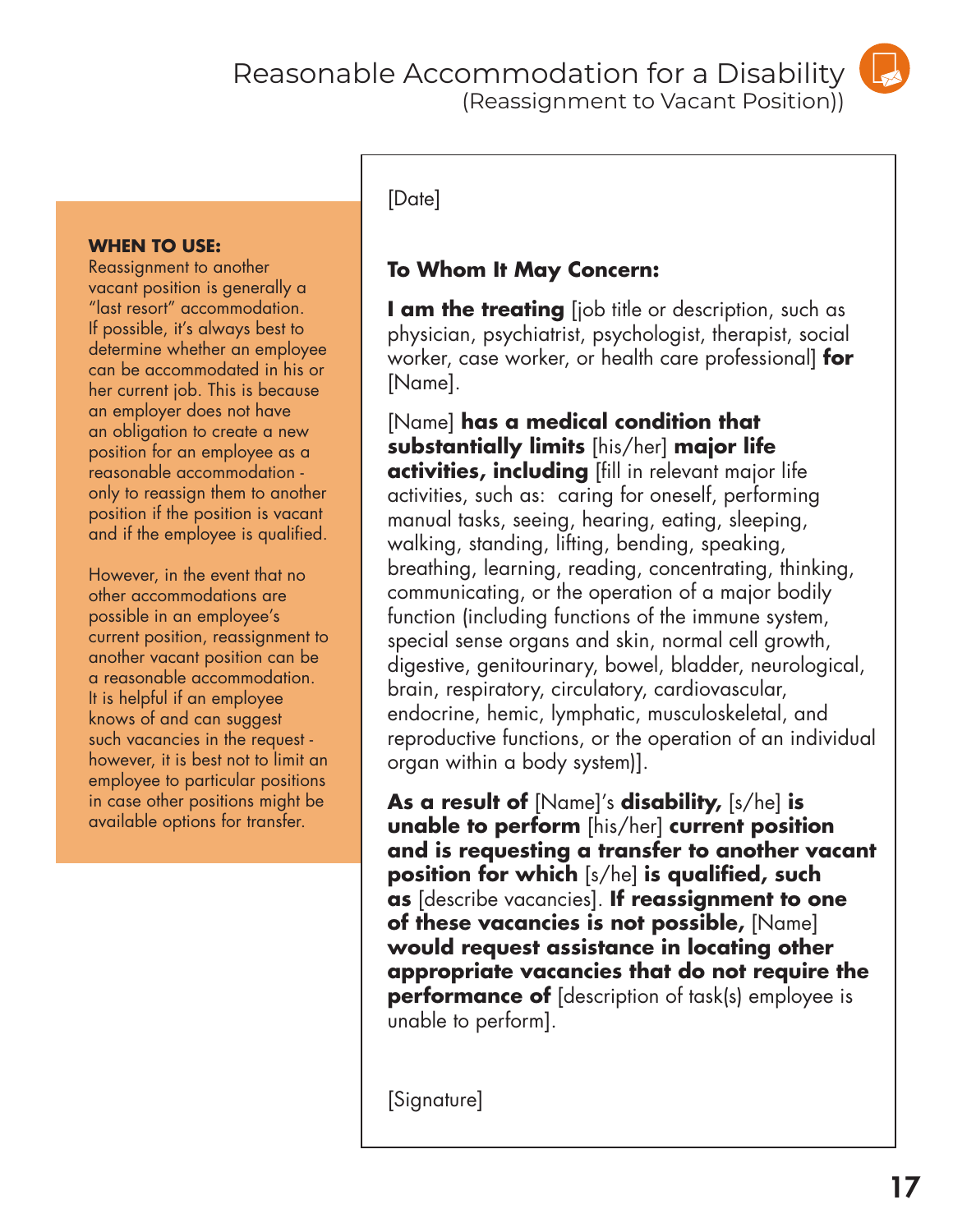

Pregnancy- or Childbirth-Related Accommodation (Other than Leave of Absence) Under California Law

#### [Date]

#### **To whom it may concern:**

**I am the** [treating physician, nurse practitioner, nurse midwife, licensed midwife, clinical psychologist, clinical social worker, licensed marriage or family therapist, licensed acupuncturist, physician assistant, chiropractor, social worker, or health care professional] **for**  [Name].

#### [Name] **has a condition related to**

[pregnancy or childbirth]. *[Note: This can be any physical or mental condition that is intrinsic to pregnancy or childbirth, including, but not limited to, lactation. You do NOT need to reveal a diagnosis or details of the condition, but you do need to state that the patient has a condition related to pregnancy or childbirth.]* 

**As a result of** [Name]'s **condition, it is medically advisable that she receive the following accommodation:** *[Describe requested accommodation here.]* 

**This accommodation became medically advisable on** [Date]. **At this time, I anticipate that** [Name] **will need this accommodation for** [duration of accommodation].

#### **WHEN TO USE:**

California employers may not force pregnant workers into a leave of absence in a situation where the worker wishes to continue to work into her pregnancy and would be able to do so with a reasonable workplace accommodation.

An employer can require a letter from a healthcare provider describing the particular accommodation needed by the pregnant worker. Such accommodations can include, but are not limited to, avoiding lifting over a certain number of pounds, avoiding climbing ladders, avoiding exposure to toxic fumes, permission to drink water or snack during her shift, a larger uniform, a modified work schedule, more frequent bathroom breaks, a stool or chair to sit on, additional break time and a private space to express breast milk, or a temporary transfer to a less strenuous or hazardous position.

**IMPORTANT:** It may be beneficial to start with advising a small accommodation and then increasing it as necessary, so that the employer cannot claim that the patient is not able to perform her essential duties.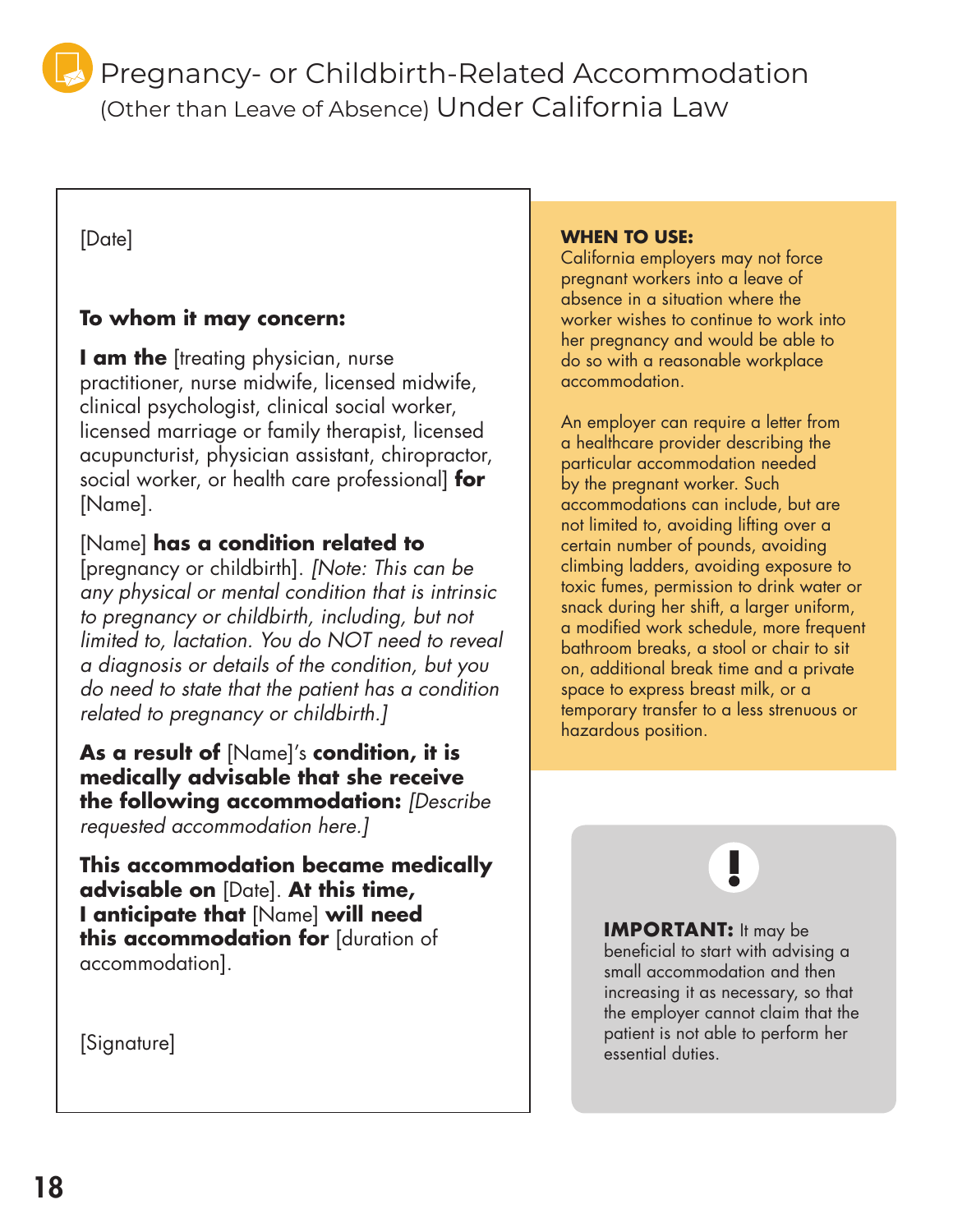Pregnancy- or Childbirth-Related Leave of Absence Under California Law

#### **WHEN TO USE:**

In California, employers with at least five employees must abide by California's Pregnancy Disability Leave Law. Under this law, employees are entitled to up to four months of leave to attend to disabilities related to pregnancy or childbirth. For uncomplicated pregnancies, the typical Pregnancy Disability Leave begins up to four weeks before birth, and lasts six weeks post-delivery (for vaginal births) or eight weeks post-delivery (for births by cesarean section). However, pregnancy or post-birth complications may require a longer period of Pregnancy Disability Leave.

The amount of Pregnancy Disability Leave needed by a patient may also depend on the effect that her pregnancyor child-birth-related disability has on her ability to perform her particular job. It is important to discuss with your patient whether she needs a longer leave of absence based on her experiences of how her pregnancy and/or post-birth disabilities impact her ability to maintain her health while working.

Į

**IMPORTANT:** Where a patient desires to work far into her pregnancy or soon after childbirth but has concerns about whether her pregnancy- or childbirth-related disabilities will allow her to do so, it is often appropriate for the patient and healthcare provider to discuss and consider possible workplace accommodations that could allow her to continue to work instead of immediately going or remaining out on Pregnancy Disability Leave. If you and your patient believe that such an accommodation is necessary and appropriate, refer to the Sample Letter: Pregnancy- or Childbirth-Related Accommodation Under California Law, on the previous page of this toolkit.

Also, a woman who remains disabled for more than four months because of pregnancy or childbirth may qualify as having a disability under general state and federal disability laws. In such cases, refer to the information in this toolkit pertaining to general disabilities.

[Date]

#### **To whom it may concern:**

**I am the** [treating physician, nurse practitioner, nurse midwife, licensed midwife, clinical psychologist, clinical social worker, licensed marriage or family therapist, licensed acupuncturist, physician assistant, chiropractor, social worker, or health care professional] **for** [Name].

#### [Name] **needs to take pregnancy disability leave because she is disabled by pregnancy, childbirth or a related medical condition.**

*[Note: You do NOT need to reveal a diagnosis or details of the disability, but you do need to state that the patient has a pregnancyor childbirth-related disability.]*

[Name] **became disabled by pregnancy, childbirth or a related medical condition on** [Date]. **At this time, I anticipate that she will need to remain on leave for**  [estimated duration of disability leave].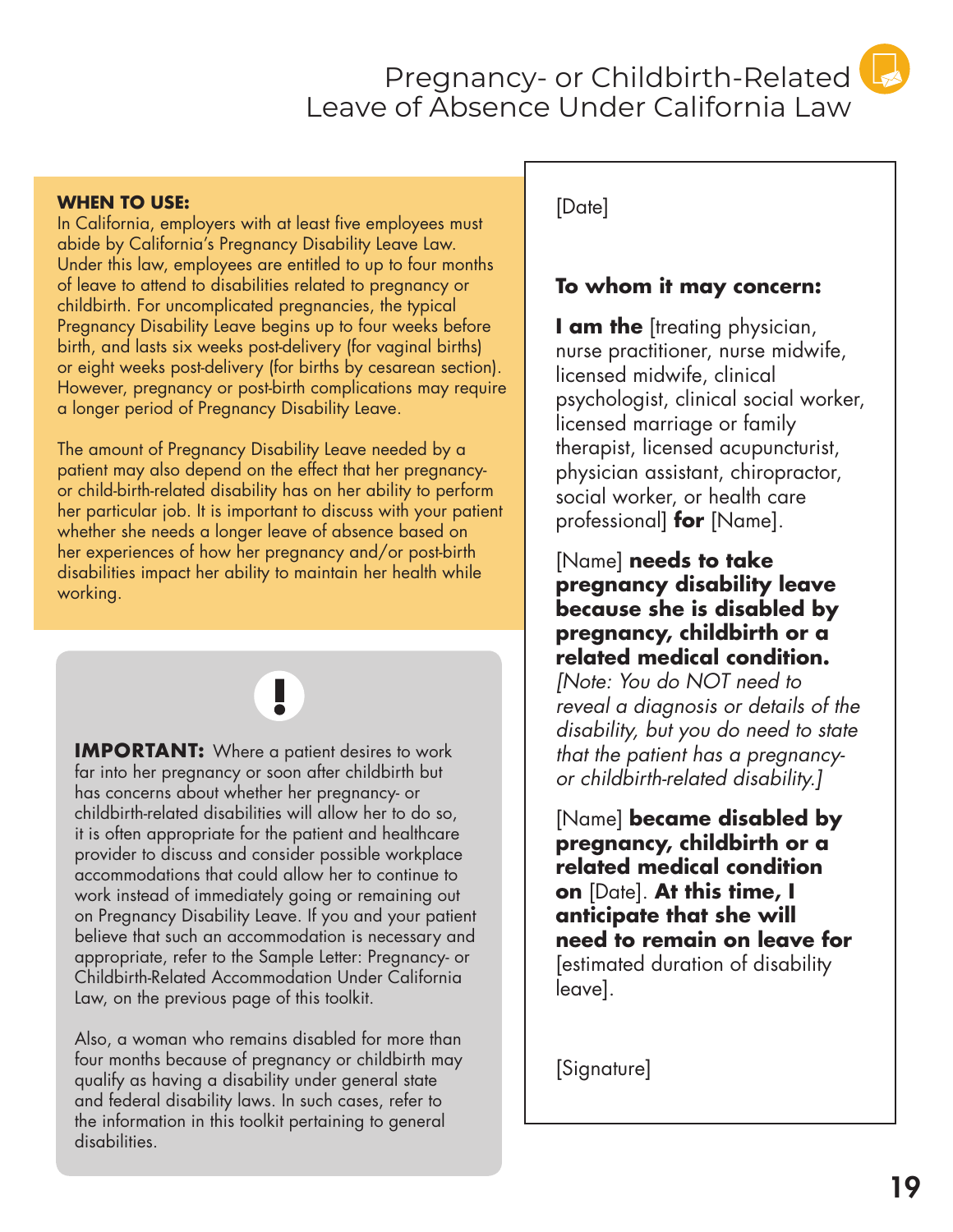Pregnancy- or Childbirth-Related Lactation Accommodation Under Federal and California Law

#### [Date]

#### **To whom it may concern:**

**I am the** [treating physician, nurse practitioner, nurse midwife, licensed midwife, clinical psychologist, clinical social worker, licensed marriage or family therapist, licensed acupuncturist, physician assistant, chiropractor, social worker, or health care professional] **for** [Name].

[Name] **is nursing her child and requires lactation accommodation in her workplace. Both federal and state laws require employers to provide reasonable break time for an employee to express breast milk for her nursing child. The employer must provide a place, other than a bathroom, that is shielded from view and free from intrusion from coworkers and the public, which may be used by an employee to express breast milk. 29 U.S.C. § 207(r); Cal. Labor Code §§ 1030-1033; 2 Cal. Code Regs. §§ 11035(s)(5), 11040.**

**This lactation accommodation became medically advisable on** [Date]. **At this time, I anticipate that** [Name] **will need this accommodation for** [duration of accommodation].

**WHEN TO USE:** 

Both state and federal law require employers to provide lactation accommodations at the workplace, allowing workers break time as well as clean, private spaces to express breast milk. San Francisco employers must provide additional accommodations, including a clean space, free from toxic chemicals; a chair; a surface; and access to running water and refrigeration.

Where an employee is experiencing difficulty obtaining these important accommodations from her employer, a letter from a healthcare provider emphasizing these rights and requirements may be helpful.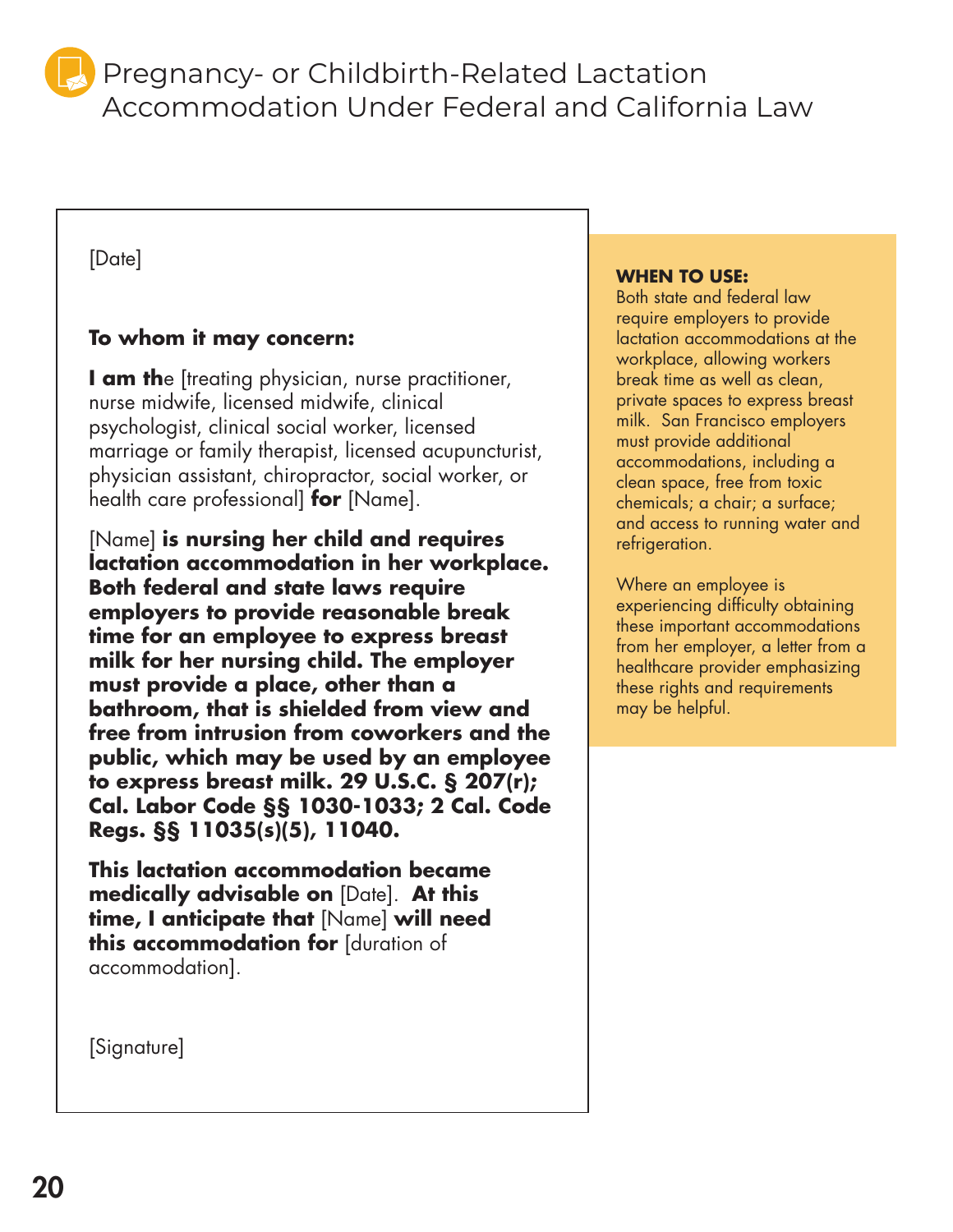**FAQ:** Completing Health Care Certification Forms for Leaves of Absence (FMLA / CFRA) and Wage Replacement Benefits (SDI / PFL)



#### **What is an FMLA / CFRA certification?**

Employees are often required by their employer to have their health care provider certify their request for a leave of absence from work under the Family Medical Leave Act (FMLA) or California Family Rights Act (CFRA).

Both the FMLA and CFRA entitle eligible employees to up to 12 weeks of unpaid, jobprotected leave from work in order to address their own serious health condition, to care for the serious health condition of a spouse, domestic partner, parent, or child, or to bond with a new child.

A sample FMLA/CFRA certification form is included on pages 28-31 of this toolkit.

Generally, an FMLA/CFRA health care certification form will request the following information:

- **Employee's name**
- **Date medical condition or need for treatment began**
- **Expected duration of medical leave or need for treatment**

#### **If the certification is for the employee's own health condition:**

- Whether that condition prevents the employee from working at all, or from performing any of the essential functions of their job
- Whether the condition may require intermittent leave or a reduced schedule (e.g., may be appropriate where the condition is episodic, such as migraines or asthma, or where the condition causes fatigue which makes a reduced work schedule appropriate); AND if so, the estimated number of doctor's appointments or length of medical treatment needed by the employee

#### **If the certification is for the employee's family member's health condition:**

- Patient's name
- Whether that individual needs assistance that warrants participation of the employee (this can include a wide range of assistance, from assisting with medical, hygienic, or nutritional needs; providing transportation; ensuring safety; arranging third-party care; and/or providing psychological comfort)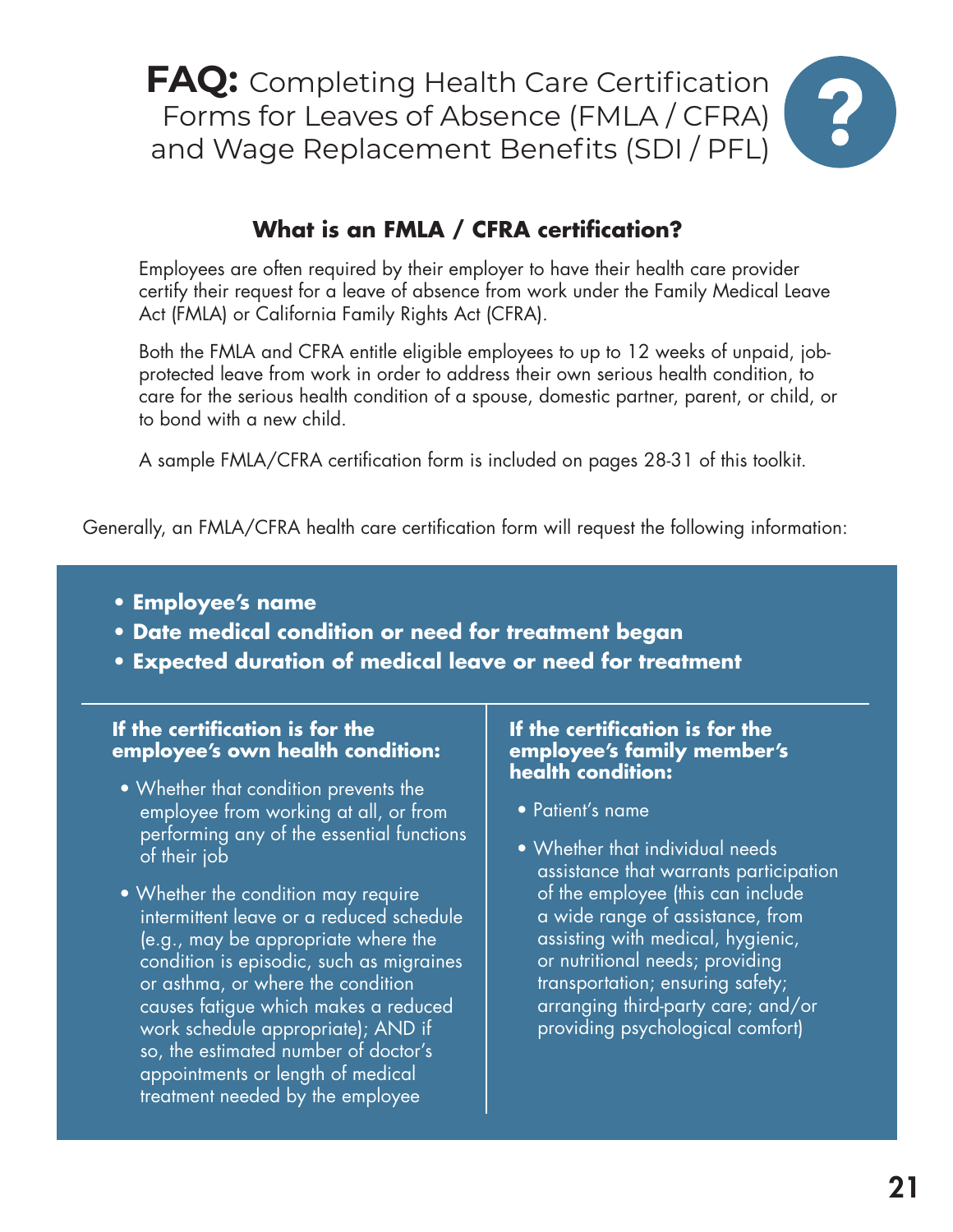#### **What is a serious health condition?**

For purposes of leave under the FMLA / CFRA, a "serious health condition" can mean any of the following (more in-depth definitions can be found in the sample form on pages 28-31):

- Inpatient care in a hospital, hospice, or residential medical care facility
- Incapacity for at least three days plus either:
	- Treatment two or more times by a health care provider OR
	- Treatment one time by a healthcare provider which results in a regimen of continuing treatment under a health care provider's supervision
- Pregnancy or pregnancy-related conditions (NOTE: this only counts as a "serious health condition" under the FMLA, which means that pregnant employees can reserve their CFRA and New Parent Leave time for baby bonding.)
- Chronic condition which requires periodic visits for treatment by a health care provider, continues over an extended period of time, AND may cause episodic rather than long-term incapacity *(e.g., asthma, diabetes, epilepsy)*
- Permanent or long-term condition for which treatment may not be effective, but for which an individual is under the continuing supervision of a health care provider *(e.g., severe stroke, Alzheimer's, end-stage terminal illness)*
- Multiple treatments for restorative surgery after an injury or for a condition that would likely result in incapacity for at least three days without medical intervention *(e.g., cancer, severe arthritis, kidney disease)*.

#### **What should I** *not* **include in an FMLA/CFRA certification?**

It is neither necessary nor recommended to include a patient's diagnosis in an FMLA/ CFRA certification form. In California, because of strict state privacy laws, a patient's diagnosis should not be revealed on this certification and inclusion of this information unnecessarily reveals personal intimate medical details to a patient's employer. FMLA/ CFRA certification forms should not request this information in California, but if they do, the employer must accept the certification even if that question is left blank.

(**NOTE**: If the certification form you receive requests a diagnosis, consider explaining to the patient your understanding that this information is not required.)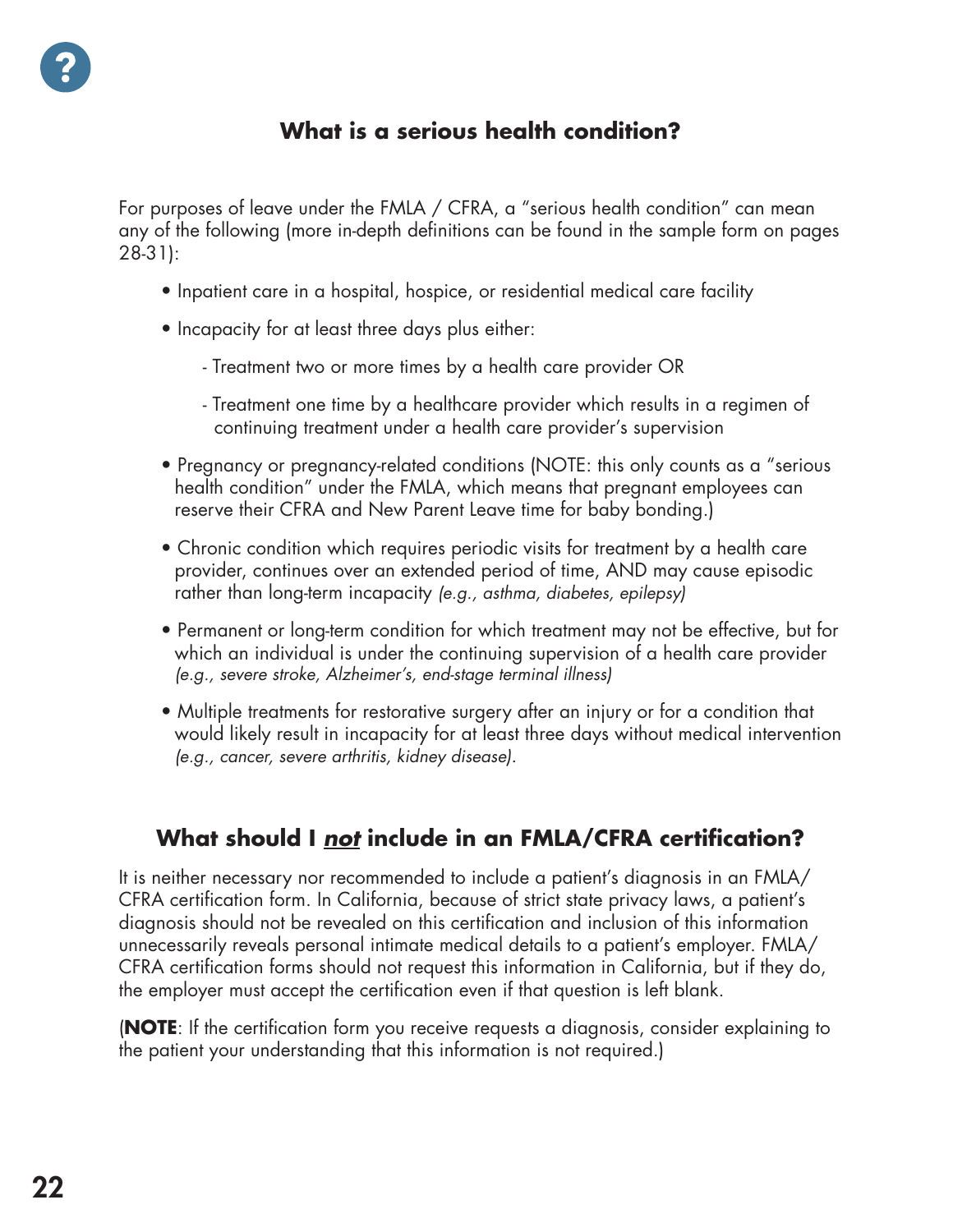

#### **What is State Disability Insurance, and what information am I expected to provide in a Physician / Practitioner's Certificate for a Claim for Disability Insurance Benefits?**

The Employment Development Department (EDD), which is the state agency responsible for distributing income replacement under the State Disability Insurance Program, requires a Health Care Certification Form in order to provide these benefits to an employee who is on leave from work due to their own serious health condition.

State Disability Insurance is an entirely employee-funded state benefit that provides up to 52 weeks of partial wage replacement while an employee is unable to work due to nonworkplace disabilities or injuries, including pregnancy.

At the time of publication of this toolkit, a sample Physician / Practitioner's Certificate for a Claim for Disability Insurance Benefits can be found at www.edd.ca.gov/pdf\_pub\_ctr/ de2501.pdf. The portion of the form containing the Physician Certificate begins on page 5 of the linked form.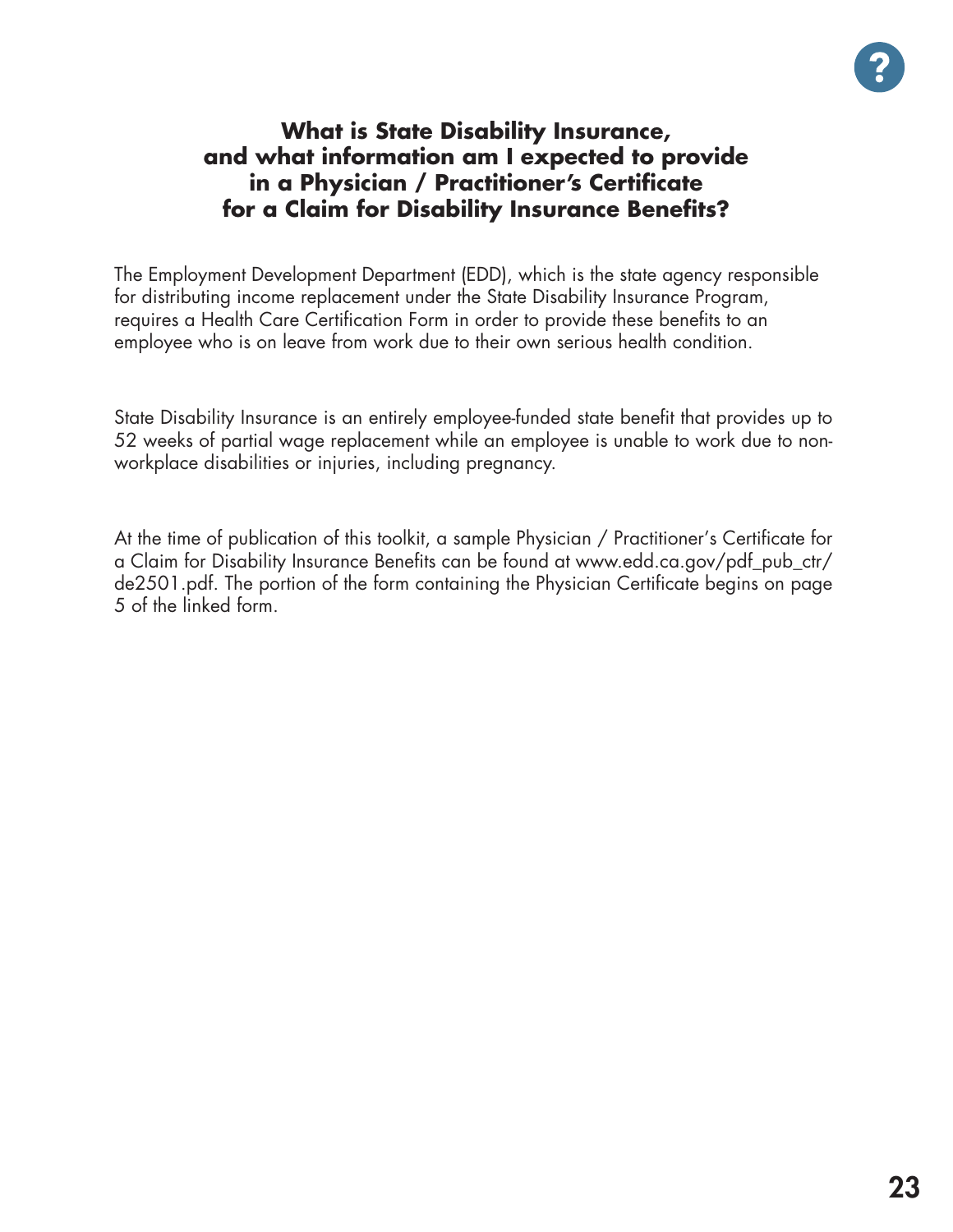#### SDI CERTIFICATES REQUEST THE FOLLOWING INFORMATION:

| <b>PATIENT DETAILS</b>                                                                                                                                      | • Name, SSN, medical file number, date of birth<br><b>NOTE:</b> Undocumented workers are eligible for and entitled to<br>SDI benefits. For purposes of certifying benefit eligibility for such<br>individuals, the social security number of the individual can be left<br>blank if necessary.                                                                                                                                                                                                                                                                                 |
|-------------------------------------------------------------------------------------------------------------------------------------------------------------|--------------------------------------------------------------------------------------------------------------------------------------------------------------------------------------------------------------------------------------------------------------------------------------------------------------------------------------------------------------------------------------------------------------------------------------------------------------------------------------------------------------------------------------------------------------------------------|
| PHYSICIAN DETAILS                                                                                                                                           | • Name, address, specialty, licensing information                                                                                                                                                                                                                                                                                                                                                                                                                                                                                                                              |
| DATES ON WHICH                                                                                                                                              | • Patient came into your care<br>• You released or plan to release patient to return to his/<br>her regular/customary employment (NOTE: If planned<br>release date unknown, you should still provide your<br>best estimate.)<br>• Patient was hospitalized and released from<br>hospitalization<br>• Patient had or is scheduled for surgical procedure                                                                                                                                                                                                                        |
| <b>CERTIFICATION</b><br>that patient has<br>become disabled from<br>performing his/her<br>relevant or customary<br>work, and date at<br>which that occurred | <b>NOTE:</b> For purposes of SDI, "disability" has a different meaning<br>than it has under state or federal disability law or in other<br>contexts. It simply means that, due to a health condition,<br>injury, or accident, an individual is not able to perform his<br>or her customary or regular work. Even if an individual is not<br>completely disabled from working - that is, they might be able<br>to perform an office job, but they currently are employed as a<br>laborer - they still qualify for SDI as long as they are unable to<br>perform their usual job. |
| DETAILS of<br><b>DIAGNOSIS</b><br>and TREATMENT                                                                                                             | • ICD diagnosis and procedure codes, description<br>of diagnosis or detailed statement of symptoms,<br>descriptions of treatment (including type of surgery, if<br>applicable)<br>• Including whether condition was work-related<br>NOTE: Unlike FMLA/CFRA certifications, which go directly to<br>the employer and do not require disclosure of a diagnosis, EDD<br>SDI certifications do require a disclosure of diagnosis (or, if<br>none, a description of symptoms) and treatment details.                                                                                |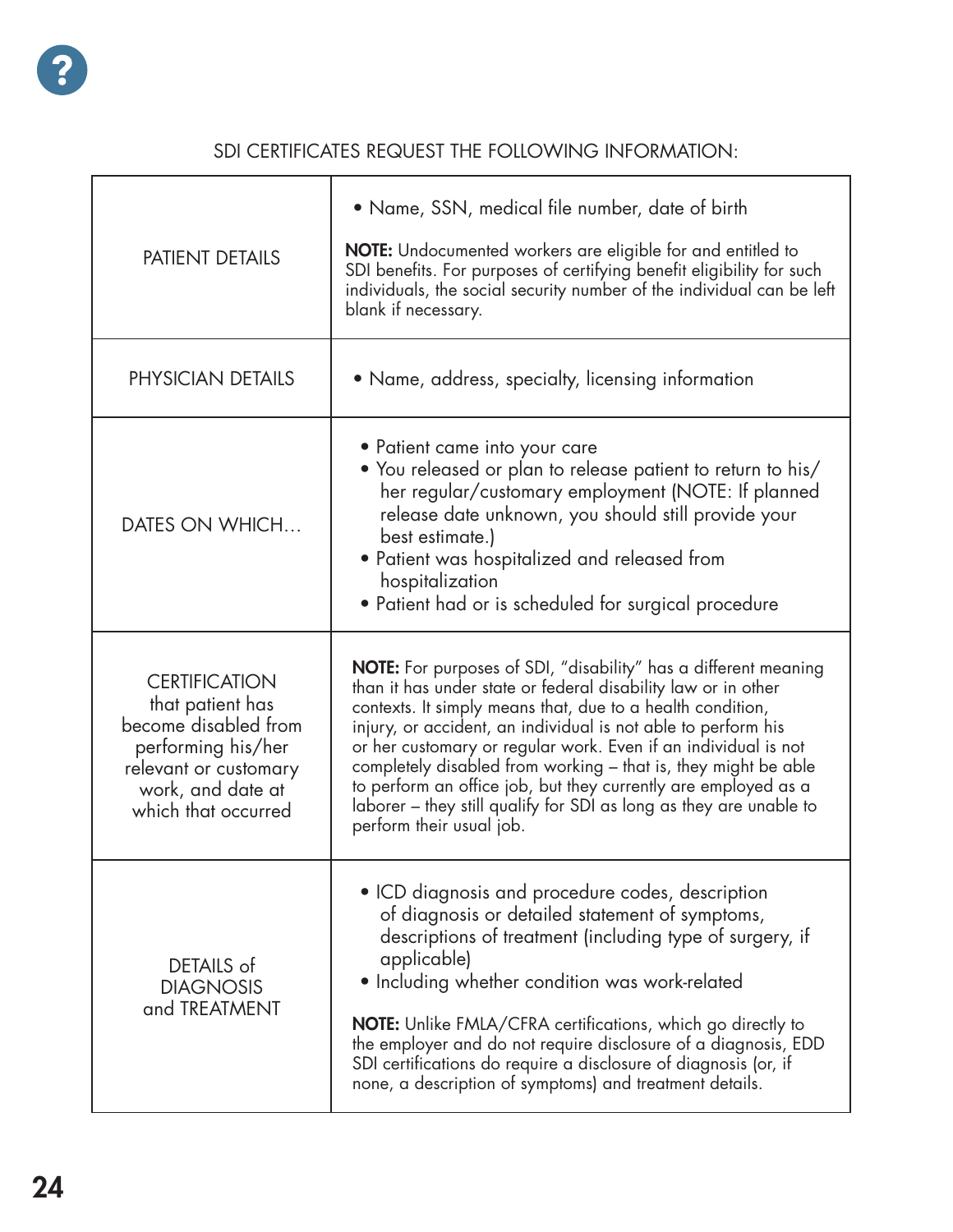

If a patient is applying for SDI because she is disabled from working due to pregnancy or pregnancyrelated conditions, you must also provide the additional information in the certification, including the below:

- Estimated delivery date or the date pregnancy ended
- Whether the delivery was a vaginal or cesarean section

NOTE: The type of delivery is relevant. In an otherwise normal pregnancy, pregnant women are generally entitled to four weeks of SDI prior to delivery, and six weeks after if the delivery is vaginal, or eight weeks if the delivery was via cesarean section.

- If the patient has not yet delivered, number of days you estimate the patient will be disabled postpartum depending on delivery type
- If the pregnancy or delivery is abnormal, state the complications causing maternal disability

NOTE: A number of pregnancy-related or postpartum conditions may result in a woman being disabled from working for longer than the standard period SDI is typically granted for normal pregnancies (four weeks before birth, and six to eight weeks after depending on type of delivery). Such conditions may include high-risk pregnancies requiring multiple months of bed rest, postpartum depression, etc.

In determining the appropriateness of certifying a pregnant woman for a longer period of SDI than is typical, you should also discuss with the patient her job, including her tasks and working environment. First, determine whether your patient needs a workplace accommodation for her pregnancy or pregnancy-related condition *(e.g., to avoid heavy lifting or be transferred to an environment where she is not around certain chemicals)*. For more information on pregnancy related accommodations and sample pregnancy accommodation certification letters, see pages 18-19.

However, if an employer denies a pregnant employee's request for an accommodation and it is necessary for her to take a leave of absence for a longer period of time in order to avoid tasks or environments that put her health at risk, it may be appropriate to certify her for a longer period of SDIqualifying disability leave.

Always discuss these various options with your patient to determine her feelings and preferences regarding the helpfulness and appropriateness of a workplace accommodation as opposed to a longer period of leave to protect her health during and following her pregnancy. And remember that you have the ability to certify a pregnant patient for a longer period of disability than the standard four weeks pre-birth and six-to-eight weeks post-birth, depending on her individual circumstances.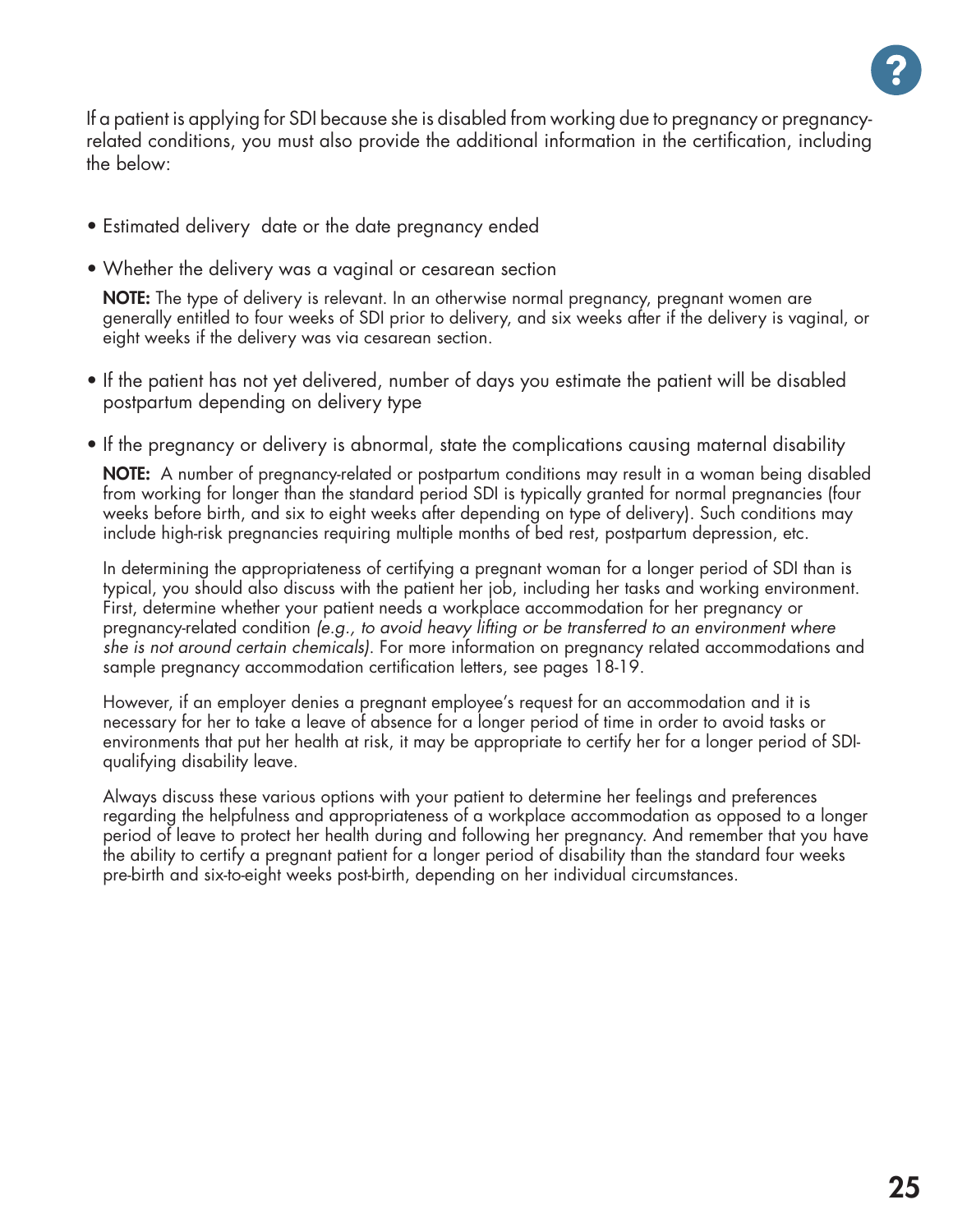#### **What is Paid Family Leave, and what information am I expected to provide in a Physician / Practitioner's Certificate for a Claim for Paid Family Leave Benefits?**

The Employment Development Department (EDD), which is the state agency responsible for distributing income replacement under the Paid Family Leave Program, requires a Health Care Certification Form in order to provide these benefits to an employee who is on leave from work because they need time off to bond with a new child or care for a family member with a serious health condition.

Paid Family Leave is an entirely employee-funded state benefit that provides up to six weeks of partial wage replacement while someone is on leave from work to care for a seriously ill close family member or to bond with a newborn, adopted or foster child. This leave may be taken intermittently or all at once.

An employee who is seeking time off to care for a family member must have that family member's physician complete the PFL Benefit Certificate, verifying details about that family member's health condition and need for care. No PFL Benefit Certificate is necessary for bonding claims.

At the time of publication of this toolkit, a sample Physician / Practitioner's Certificate for a Claim for Paid Family Leave Benefits can be found at www.edd.ca.gov/pdf\_pub\_ctr/ de2501f-sample.pdf. The portion of the form containing the Physician Certificate begins on page 4 of the linked form.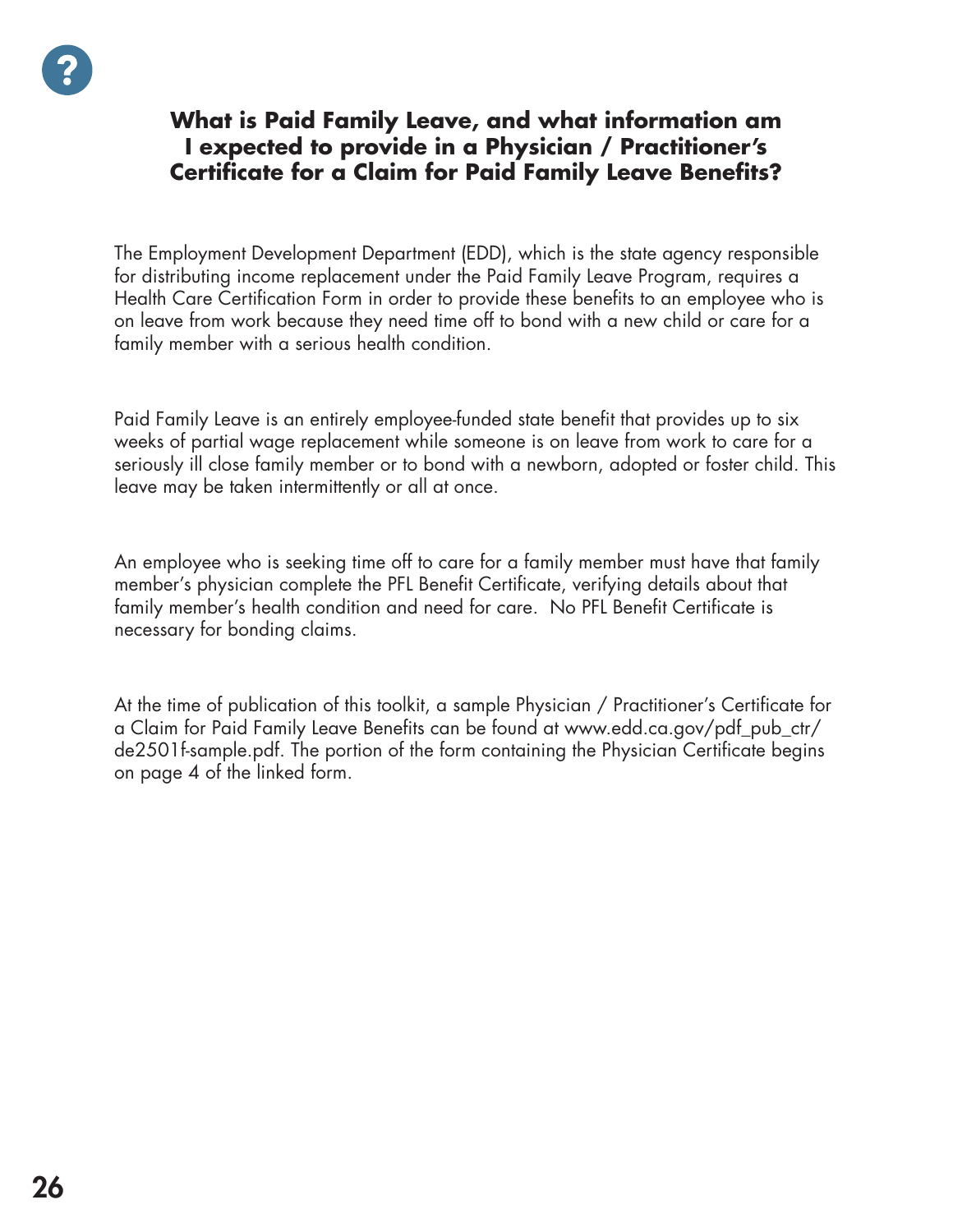| <b>PATIENT DETAILS</b>                          | • Name, SSN, medical file number, date of birth<br>NOTE: Undocumented workers are eligible for and entitled to<br>PFL benefits. For purposes of certifying benefit eligibility for such<br>individuals, the social security number of the individual can be left<br>blank if necessary. |
|-------------------------------------------------|-----------------------------------------------------------------------------------------------------------------------------------------------------------------------------------------------------------------------------------------------------------------------------------------|
| PHYSICIAN DETAILS                               | • Name, address, specialty, licensing information                                                                                                                                                                                                                                       |
| DATES ON WHICH                                  | • Medical condition began<br>• Care was first needed<br>• Recovery is expected<br>• Care will no longer be needed                                                                                                                                                                       |
| DETAILS of<br><b>DIAGNOSIS</b><br>and TREATMENT | • ICD diagnosis and procedure codes, description<br>of diagnosis or detailed statement of symptoms,<br>descriptions of treatment                                                                                                                                                        |
| <b>DETAILS OF</b><br><b>CAREGIVING NEEDS</b>    | • Does your patient require care by the claimant?<br>• How many hours per day will the patient require care<br>by the claimant?                                                                                                                                                         |

#### **Why am I being asked to provide both a FMLA / CFRA certification as well as a EDD Certificate for a Claim for Disability Insurance Benefits or Paid Family Leave?**

Physician Certificates for State Disability Insurance (SDI) and Paid Family Leave (PFL) are separate and distinct from FMLA / CFRA Certifications. FMLA / CFRA Certifications go directly to an employer and are necessary to ensure that an individual is able to secure job-protected time off from work, so that their job is protected for them while they are on leave.

The Physician Certificates for SDI and PFL are for the purpose of ensuring that an individual is able to secure partial income replacement from the State while they are on leave from work. These certificates do not go to a patient's employer, but instead to the EDD, who then determines whether the individual is eligible to receive wage replacement during their time off for their own disability or that of a family member, or to bond with a new child.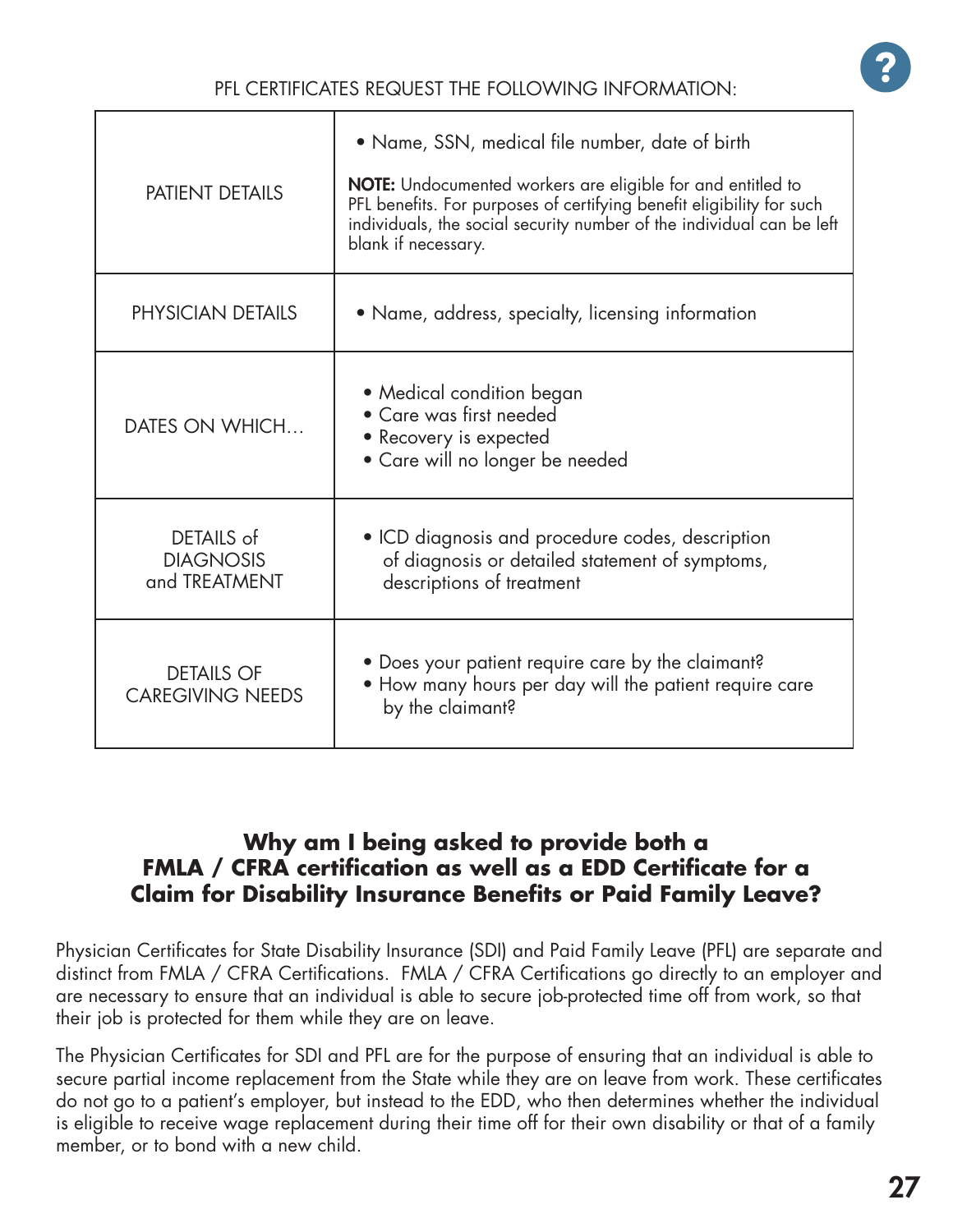

## **SAMPLE CERTIFICATION FORM:**

Leave Under the Family Medical Leave Act and/or California Family Rights Act

- 1. Employee's Name:\_\_\_\_\_\_\_\_\_\_\_\_\_\_\_\_\_\_\_\_\_\_\_\_\_\_\_\_\_\_\_\_\_\_\_\_\_\_\_\_\_\_\_\_\_\_\_\_\_\_\_\_\_\_\_\_\_\_\_\_\_\_\_\_\_\_\_\_
- 2. Patient's Name (If other than employee):\_\_\_\_\_\_\_\_\_\_\_\_\_\_\_\_\_\_\_\_\_\_\_\_\_\_\_\_\_\_\_\_\_\_\_\_\_\_\_\_\_\_\_\_\_\_\_\_\_
- 3. Date medical condition or need for treatment commenced [NOTE: THE HEALTH CARE PROVIDER IS NOT TO DISCLOSE THE UNDERLYING DIAGNOSIS WITHOUT CONSENT OF THE PATIENT]:

 $\overline{\phantom{a}}$  ,  $\overline{\phantom{a}}$  ,  $\overline{\phantom{a}}$  ,  $\overline{\phantom{a}}$  ,  $\overline{\phantom{a}}$  ,  $\overline{\phantom{a}}$  ,  $\overline{\phantom{a}}$  ,  $\overline{\phantom{a}}$  ,  $\overline{\phantom{a}}$  ,  $\overline{\phantom{a}}$  ,  $\overline{\phantom{a}}$  ,  $\overline{\phantom{a}}$  ,  $\overline{\phantom{a}}$  ,  $\overline{\phantom{a}}$  ,  $\overline{\phantom{a}}$  ,  $\overline{\phantom{a}}$ 

- 4. Probable duration of medical leave or need for treatment:
- 5. The attached sheet describes what is meant by a "serious health condition" under both the federal Family and Medical Leave Act (FMLA) and the California Family Rights Act (CFRA). Does the patient's condition qualify under any of the categories described? If so, please check the appropriate category:

(1) (2) (3) (4) (5) (6)

6. If the certification is for the serious health condition of the employee, please answer the following:

- YES NO
- Is the employee able to perform work of any kind? *(If "No," skip next question.)*
- $\Box$   $\Box$  Is the employee unable to perform any one or more of the essential functions of the employee's position? *(Answer after reviewing statement from employer of essential functions of employee's position, or, if none provided, after discussing with employee.)*
- 7. If the certification is for the care of the employee's family member, please answer the following:
- YES NO
- $\Box$   $\Box$  Does (or will) the patient require assistance for basic medical, hygiene, nutritional needs, safety, or transportation?
- $\Box$   $\Box$  After review of the employee's signed statement (See Item 10 below), does the condition warrant the participation of the employee? (This participation may include psychological comfort and/or arranging for third-party care for the family member.)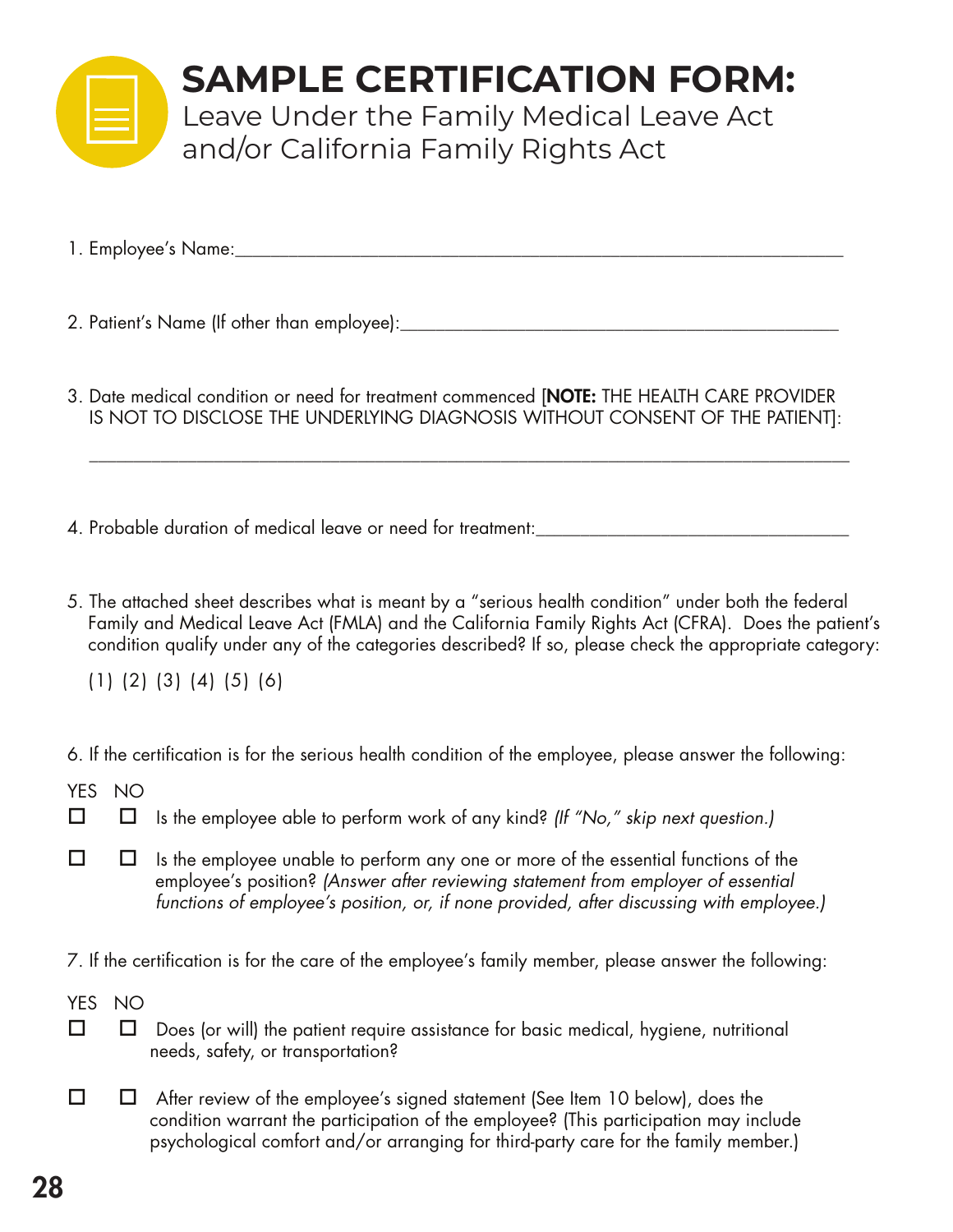

8. Estimate the period of time care is needed or during which the employee's

presence would be beneficial: \_\_\_\_\_\_\_\_\_\_\_\_\_\_\_\_\_\_\_\_\_\_\_\_\_\_\_\_\_\_\_\_\_\_\_\_\_\_\_\_\_\_\_\_\_\_\_\_\_\_\_\_

9. Please answer the following question only if the employee is asking for intermittent leave or a reduced work schedule.

YES NO

- $\Box$   $\Box$  Is it medically necessary for the employee to be off work on an intermittent basis or to work less than the employee's normal work schedule in order to deal with the serious health condition of the employee or family member?
- $\Box$   $\Box$  If the answer to 9 is yes, please indicate the estimated number of doctor's visits, and/or estimated duration of medical treatment, either by the health care practitioner or another provider of health services, upon referral from the health care provider:

\_\_\_\_\_\_\_\_\_\_\_\_\_\_\_\_\_\_\_\_\_\_\_\_\_\_\_\_\_\_\_\_\_\_\_\_\_\_\_\_\_\_\_\_\_\_\_\_\_\_\_\_\_\_\_\_\_\_\_\_\_\_\_\_\_\_\_\_\_\_\_

#### ITEM 10 IS TO BE COMPLETED BY THE EMPLOYEE NEEDING FAMILY LEAVE. \*TO BE PROVIDED TO THE HEALTH CARE PROVIDER UNDER SEPARATE COVER.

10. When family care leave is needed to care for a seriously-ill family member, the employee shall state the care he or she will provide and an estimate of the time period during which this care will be provided, including a schedule if leave is to be taken intermittently or on a reduced work schedule:

\_\_\_\_\_\_\_\_\_\_\_\_\_\_\_\_\_\_\_\_\_\_\_\_\_\_\_\_\_\_\_\_\_\_\_\_\_\_\_\_\_\_\_\_\_\_\_\_\_\_\_\_\_\_\_\_\_\_\_\_\_\_\_\_\_\_\_\_\_\_\_\_\_\_\_\_\_\_\_\_\_\_\_\_\_\_\_\_\_

\_\_\_\_\_\_\_\_\_\_\_\_\_\_\_\_\_\_\_\_\_\_\_\_\_\_\_\_\_\_\_\_\_\_\_\_\_\_\_\_\_\_\_\_\_\_\_\_\_\_\_\_\_\_\_\_\_\_\_\_\_\_\_\_\_\_\_\_\_\_\_\_\_\_\_\_\_\_\_\_\_\_\_\_\_\_\_\_\_

11. Signature of health care provider: \_\_\_\_\_\_\_\_\_\_\_\_\_\_\_\_\_\_\_\_\_\_\_\_\_\_\_\_\_\_\_\_\_\_\_\_\_\_\_\_\_\_\_\_\_\_\_\_

Date: \_\_\_\_\_\_\_\_\_\_\_\_\_\_\_\_\_\_\_\_\_\_\_\_\_\_\_\_\_\_\_\_\_\_\_\_\_\_\_\_\_\_\_\_\_\_\_\_

\_\_\_\_\_\_\_\_\_\_\_\_\_\_\_\_\_\_\_\_\_\_\_\_\_\_\_\_\_\_\_\_\_\_\_\_\_\_\_\_\_\_\_\_\_\_\_\_\_\_\_\_\_\_\_\_\_\_\_\_\_\_\_\_\_\_\_\_\_\_\_\_\_\_\_\_\_\_\_\_\_\_\_\_\_\_\_\_\_

12. Signature of employee: \_\_\_\_\_\_\_\_\_\_\_\_\_\_\_\_\_\_\_\_\_\_\_\_\_\_\_\_\_\_\_\_\_\_\_\_\_\_\_\_\_\_\_\_\_\_\_\_\_\_\_\_\_\_\_\_\_

Date: \_\_\_\_\_\_\_\_\_\_\_\_\_\_\_\_\_\_\_\_\_\_\_\_\_\_\_\_\_\_\_\_\_\_\_\_\_\_\_\_\_\_\_\_\_\_\_\_\_\_\_\_\_\_\_\_\_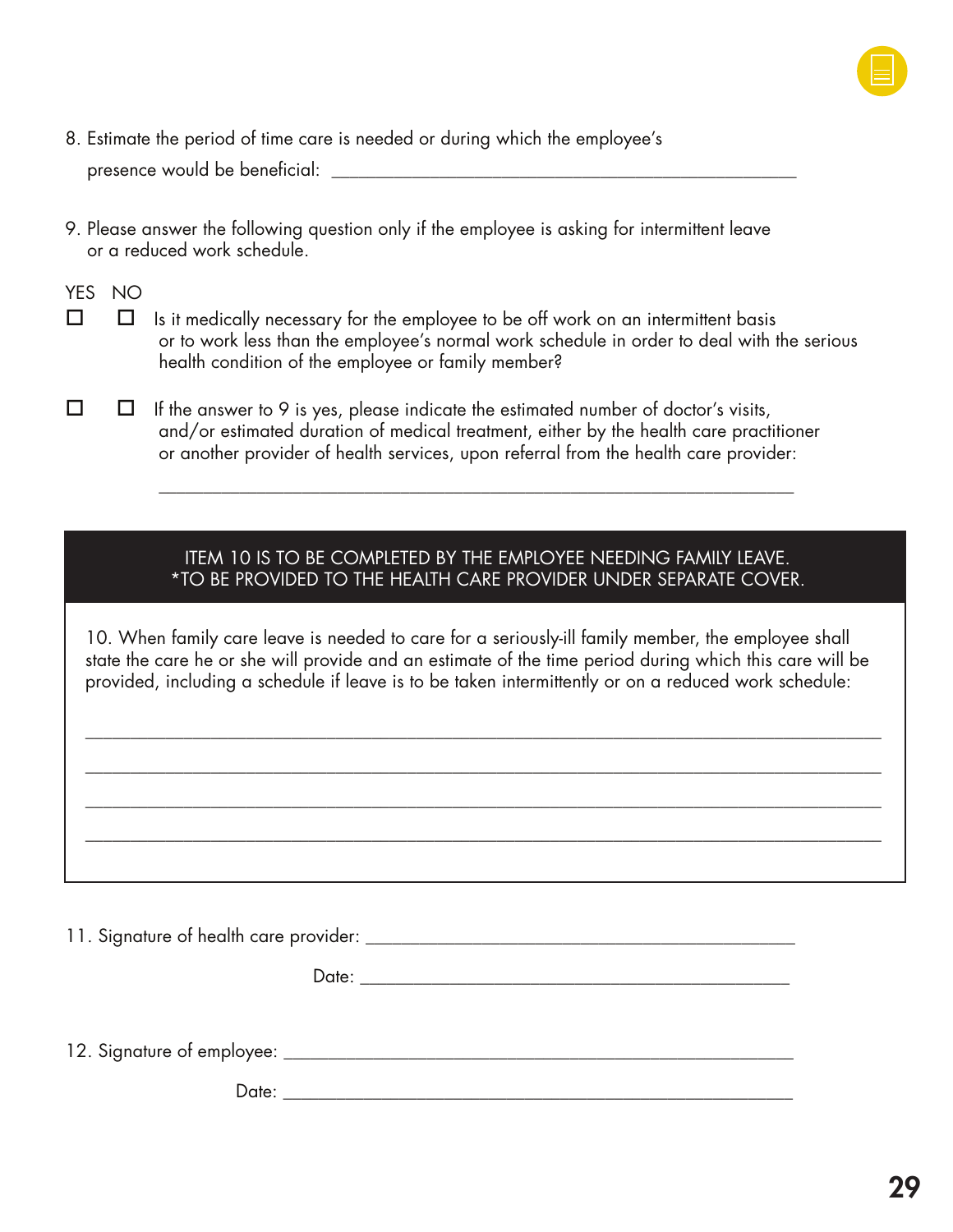

A **"Serious Health Condition"** means an illness, injury, impairment or physical or mental condition that involves one of the following:

**1. HOSPITAL CARE:** Inpatient care *(i.e., an overnight stay)* in a hospital, hospice, or residential medical care facility, including any period of incapacity or subsequent treatment in connection with or consequent to such inpatient care.

**2. ABSENCE PLUS TREATMENT:** A period of incapacity of more than three consecutive calendar days (including any subsequent treatment or period of incapacity relating to the same condition), that also involves:

(1) Treatment two or more times by a health care provider, by a nurse or physician's assistant under direct supervision of a health care provider, or by a provider of health care services (e.g., physical therapist) under orders of, or on referral by, a health care provider;

or

(2) Treatment by a health care provider on at least one occasion which results in a regimen of continuing treatment under the supervision of the health care provider.

**3. PREGNANCY:** [NOTE: An employee's own incapacity due to pregnancy is covered as a serious health condition under FMLA but not under CFRA] Any period of incapacity due to pregnancy, or for prenatal care.

#### **4. CHRONIC CONDITIONS REQUIRING TREATMENT:**

A chronic condition which:

- (1) Requires periodic visits for treatment by a health care provider, or by a nurse or physician's assistant under direct supervision of a health care provider;
- (2) Continues over an extended period of time (including recurring episodes of a single underlying condition); and
- (3) May cause episodic rather than a continuing period of incapacity  *(e.g., asthma, diabetes, epilepsy, etc.).*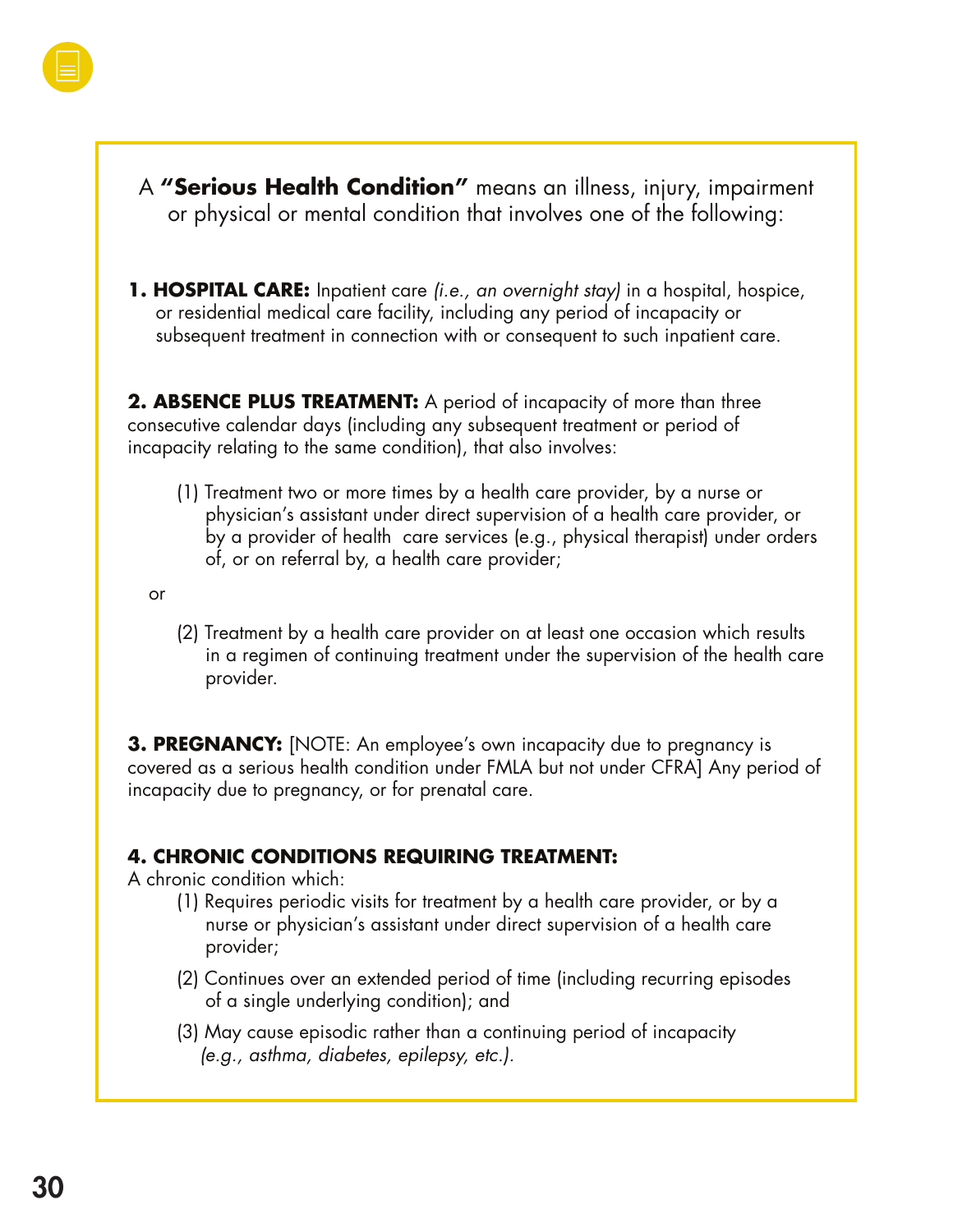

#### **5. PERMANENT/LONG-TERM CONDITIONS REQUIRING SUPERVISION:**

A period of incapacity which is permanent or long-term due to a condition for which treatment may not be effective. The employee or family member must be under the continuing supervision of, but need not be receiving active treatment by, a health care provider. Examples include Alzheimer's, a severe stroke, or the terminal stages of a disease.

**6. MULTIPLE TREATMENTS (NON-CHRONIC CONDITIONS):** Any period of absence to receive multiple treatments (including any period of recovery therefrom) by a healthcare provider or by a provider of healthcare services under orders of or on referral by, a healthcare provider, either for restorative surgery after an accident or other injury, or for a condition that would likely result in a period of incapacity or more than three consecutive calendar days in the absence of medical intervention or treatment, such as cancer (chemotherapy, radiation, etc.), severe arthritis (physical therapy, or kidney disease (dialysis).

Note: Authority cited: Section 12935(a), Government Code. Reference: Section 12945.2, Government Code; Family and Medical Leave Act of 1993, 29 U.S.C. § 2601 et seq.; and 29 C.F.R. § 825.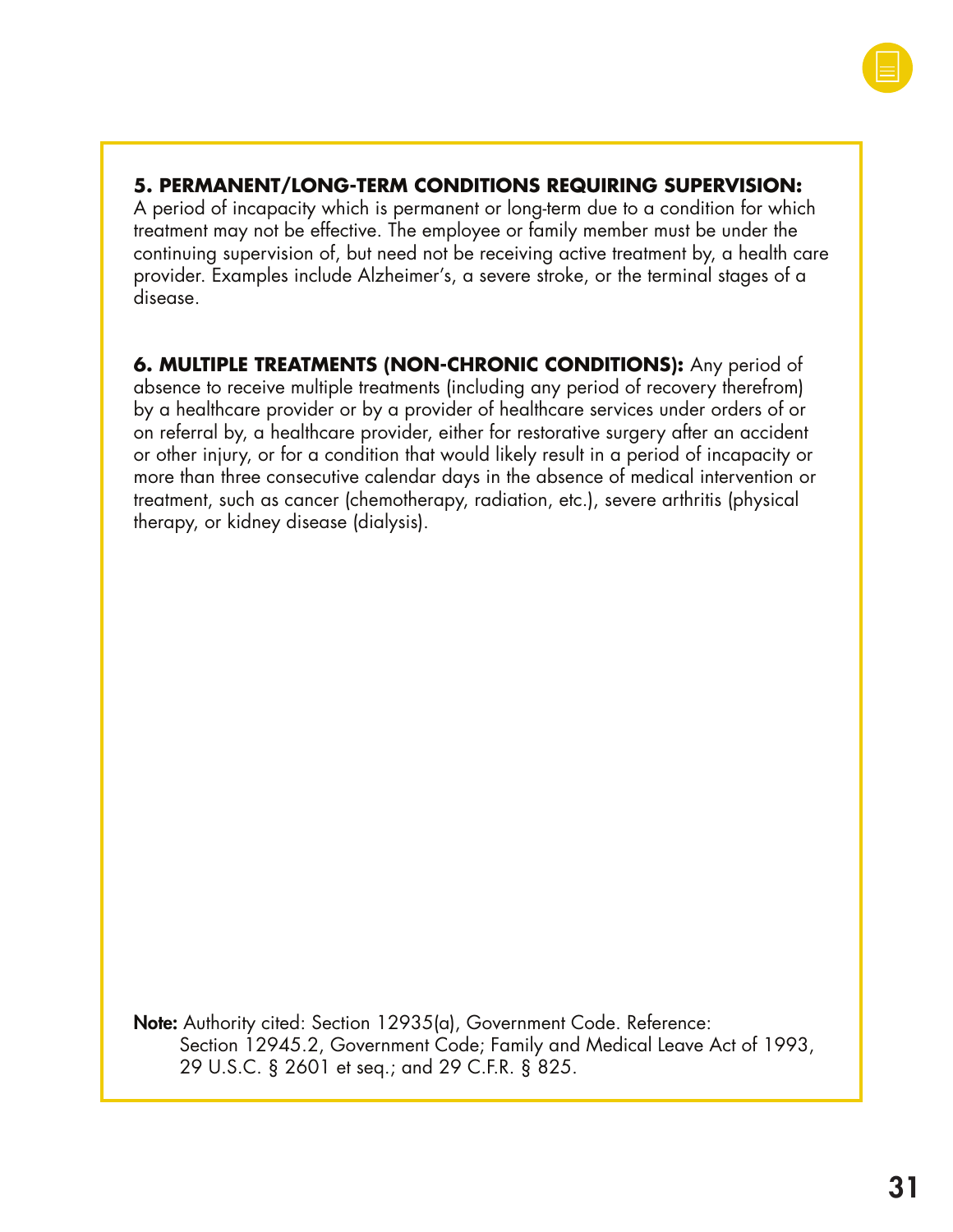

#### **LEGAL AID AT WORK HELPLINES**

These helplines are available to both healthcare providers and patients who have additional questions regarding the information provided herein or other questions about their or their patient's particular workplace situation or rights. Assistance is available in all languages.

If you are interested in receiving a training regarding these protections and your role in helping your patients to secure them, please leave a message at either of these helplines and someone will return your call shortly.

- **Disability Rights Helpline: (877) 350-5441**
- **Work and Family Helpline: (800) 880-8047**

#### **INFORMATION ON APPROPRIATE ACCOMMODATIONS**

When you or your patient is uncertain about what type of accommodation could help them to perform their job, consider consulting with or referring your patient to the Job Accommodations Network.

#### **• Job Accommodations Network**

**- askjan.org** - (800) 526-7234

#### **INFORMATION ON APPLYING FOR WAGE REPLACEMENT BENEFITS**

**State Disability Insurance (Employment Development Department)** provides up to 52 weeks of partial wage replacement for individuals who are on a leave of absence because of their own disability, including disabilities related to pregnancy or child-birth; see pages 23-25 of this toolkit for further information. Specific questions regarding these benefits can be directed to the EDD using the contact information below.

#### **- edd.ca.gov/Disability/Disability\_Insurance.htm**

- English: (800) 480-3287
- Spanish: (866) 658-8846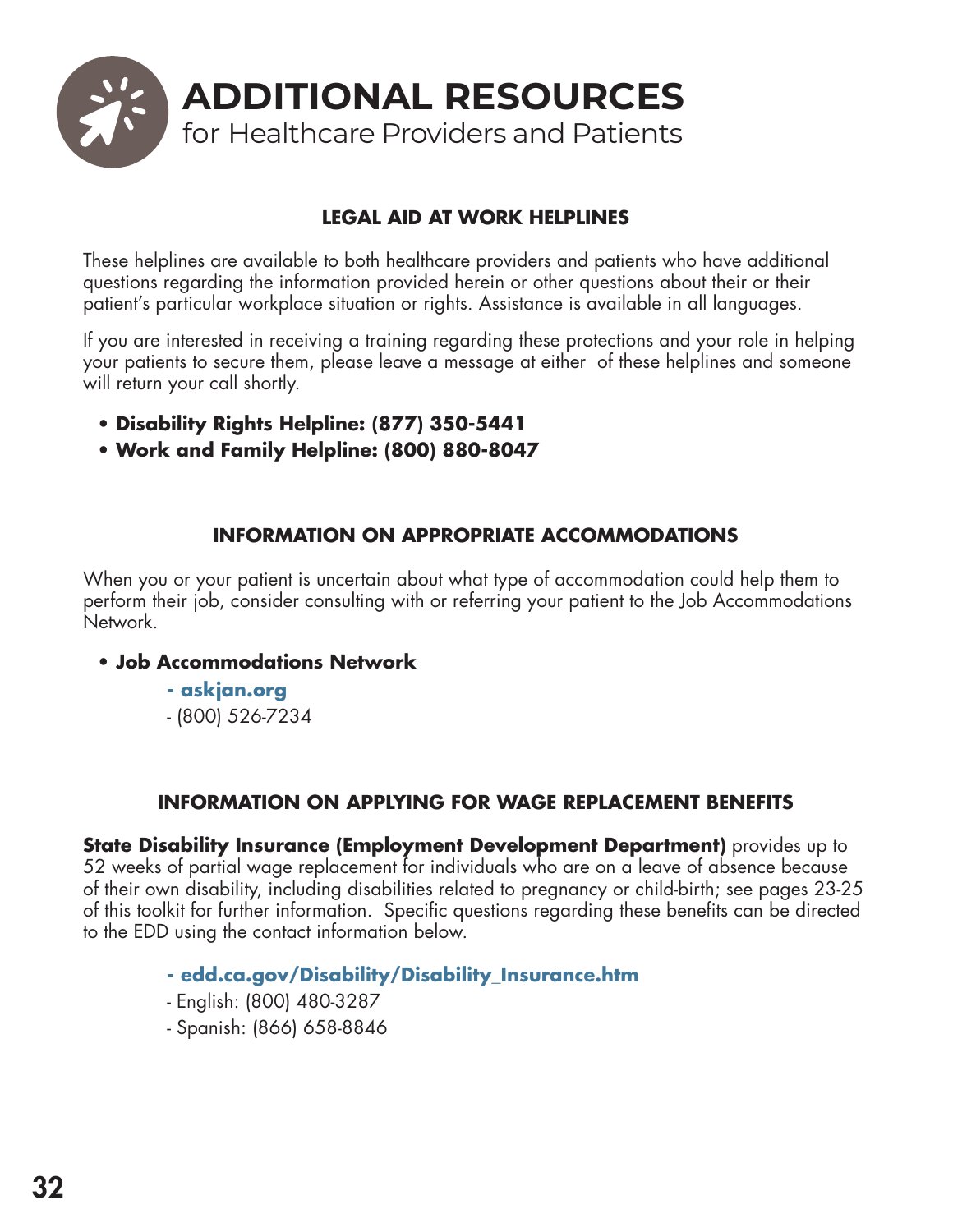

**Paid Family Leave Insurance (Employment Development Department):** provides 6 weeks of partial wage replacement for individuals who are on leave to care for a family member with a serious health condition and/or to bond with a new baby; see pages 26-27 of this toolkit for further information. Specific questions regarding these benefits can be directed to the EDD using the contact information below.

- **edd.ca.gov/Disability/Paid\_Family\_Leave.htm**
- English: (877) 238-4373
- Spanish: (877) 379-3819
- Cantonese: (866) 692-5595
- Vietnamese: (866) 692-5596
- Armenian: (866) 627-1567
- Punjabi: (866) 627-1568
- Tagalog: (866) 627-1569

**San Francisco Paid Parental Leave Ordinance:** supplemental wage replacement benefits for individuals employed in San Francisco who are taking leave to bond with a new child. For more information on Paid Parental Leave, visit the San Francisco Office of Labor Enforcement's website or call their Paid Parental Leave information number below.

**- sfgov.org/olse/paid-parental-leave-ordinance**

- (415) 554-4190

#### **ENFORCEMENT AGENCIES**

**Equal Employment Opportunity Commission:** investigates violations of federal employment antidiscrimination laws, including the Americans with Disabilities Act's prohibition against discriminating against or failing to reasonably accommodate employees or applicants with disabilities; complainants must file a complaint within 300 days from the date of discrimination.

> **- www.eeoc.gov** - (800) 669-4000